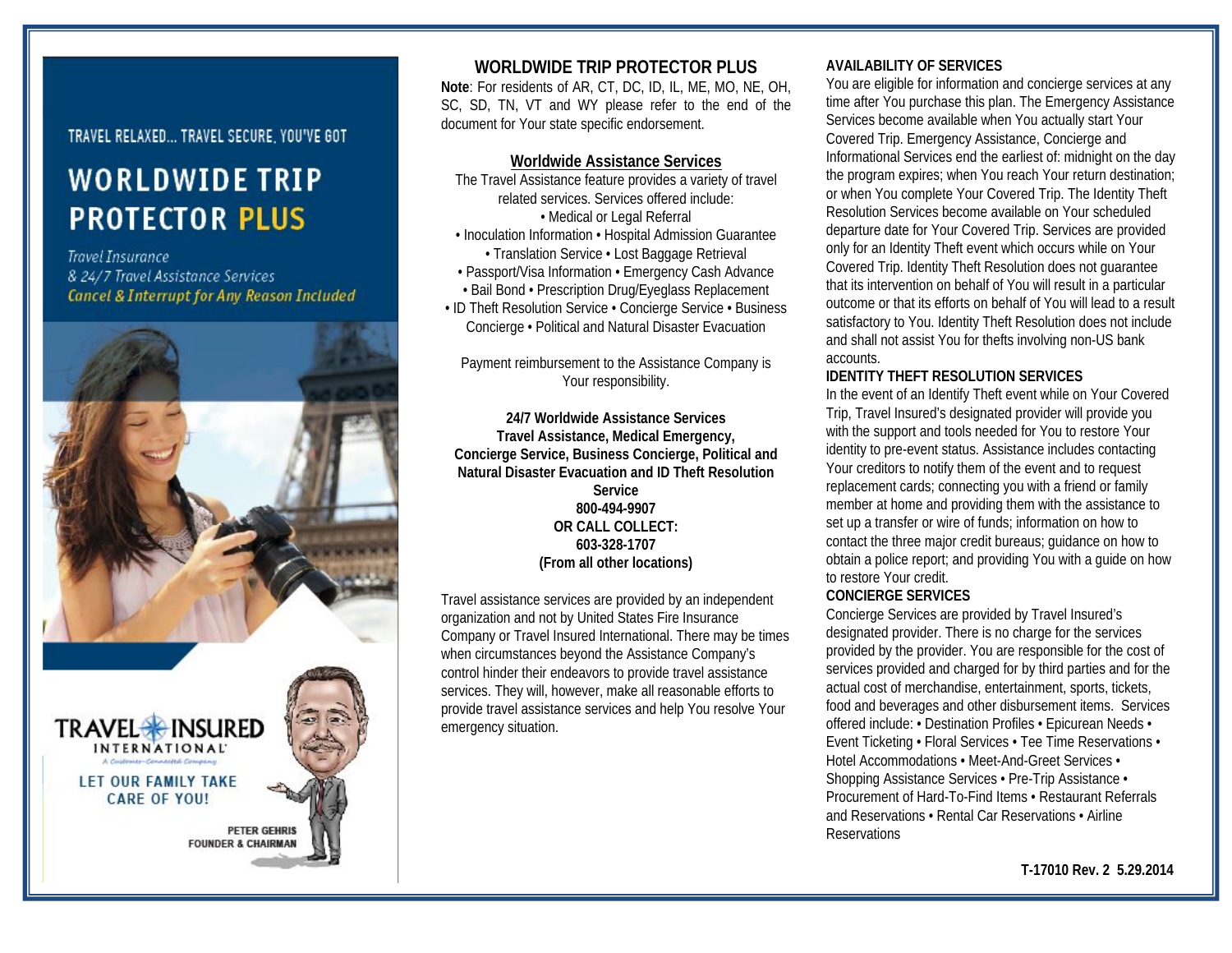## **POLITICAL AND NATURAL DISASTER EVACUATION**

If Participant requires emergency evacuation, which places him/her in Imminent Bodily Harm or due to a Natural Disaster, which makes his/her location Uninhabitable, or Participant's specific location in the Host Country is deemed Uninhabitable by the Assistance Company's Security Personnel, the Assistance Company will arrange and pay for evacuation from a safe departure point to the nearest safe location. The Assistance Company shall arrange and pay up to \$100 per day up to a maximum of three (3) days for reasonable accommodations related to lodging if the Participant is delayed at the nearest safe location. The Assistance Company shall also arrange and pay for one-way economy airfare to return Participant to his/her Home Country following a Natural Disaster or Political Evacuation. Economy airfare and lodging costs shall not exceed a combined single limit of \$5,000 USD per Participant. Participant must contact the Assistance Company as soon as possible after his/her Host Country issues the official disaster declaration, as delays may make safe transportation impossible. The method of transportation will be as deemed most appropriate to ensure Participant's safety. If evacuation becomes impractical due to hostile or dangerous conditions, the Assistance Company will maintain contact with and advise the Participant until evacuation becomes viable or the natural disaster situation or the political or social upheaval has been resolved. Should commercial transportation be available, but transportation to the commercial transportation departure point will place Participant in Imminent Bodily Harm, the Assistance Company shall arrange and pay for his/her secure transport to the departure point. Fees for commercial transportation and/or change fees are the responsibility of the Participant once he/she reaches the departure point where normal commercial transportation is available. There is a \$300,000 CSL. Benefit is subject to the terms and conditions of the plan and as determined by ON CALL security personnel, in accordance with local and U.S. authorities. Services rendered without ON CALL's coordination and approval are not covered. No claims for reimbursement will be accepted. If the Participant is able to leave the Covered Person's host country by normal means, ON CALL will assist the Covered Person in rebooking flights or other transportation. Expenses for non-emergency transportation are the Covered Person's responsibility.

#### **BUSINESS CONCIERGE SERVICES**

Concierge Services are provided by Travel Insured's designated provider. There is no charge for the services provided by the provider. You are responsible for the cost of services provided and charged for by third parties. Services offered include: **•** Emergency Correspondence And Business Communication Assistance **•** Assistance With Locating Available Business Services Such As: Express/Overnight Delivery Sites, Internet Cafes, Print/Copy Services **•**  Assistance With Or Arrangements For Telephone And Web Conferencing **•** Emergency Messaging To Customers, Associates, And Others (Phone, Fax, E-mail, Text, etc.) **•**  Real Time Weather, Travel Delay And Flight Status Information **•** Worldwide Business Directory Service For Equipment Repair/Replacement, Warranty Service, etc. **•**  Emergency Travel Arrangements

## **Claims Procedures**

## **To facilitate prompt claims settlement: TRIP CANCELLATION/TRIP INTERRUPTION:**

IMMEDIATELY Call Your Travel Supplier and Travel Insured International to report Your cancellation and avoid non-Covered Expenses due to late reporting. Travel Insured International will then advise You on how to obtain the appropriate form to be completed by You and the attending Physician. If You are prevented from taking Your Covered Trip due to Sickness or Injury, You should obtain medical care immediately. We require a certification by the treating Physician at the time of Sickness or Injury that medically imposed restrictions prevented Your participation in the Covered Trip. Provide all unused transportation tickets, official receipts, etc.

**TRAVEL DELAY:** Obtain any specific dated documentation, which provides proof of the reason for delay (airline or Cruise line forms, medical statements, etc).

Submit this documentation along with Your Covered Trip itinerary and all receipts from additional expenses incurred. **MEDICAL EXPENSES:** Obtain receipts from the providers of service, etc., stating the amount paid and listing the diagnosis and treatment..

**BAGGAGE:** Obtain a statement from the Common Carrier that Your Baggage was delayed or a police report showing Your Baggage was stolen along with copies of receipts for Your purchases.



**Quality Protection Worldwide For questions or to report a claim, contact: Travel Insured International, Inc. P.O. Box 6503 Glastonbury, CT 06033 800-243-3174**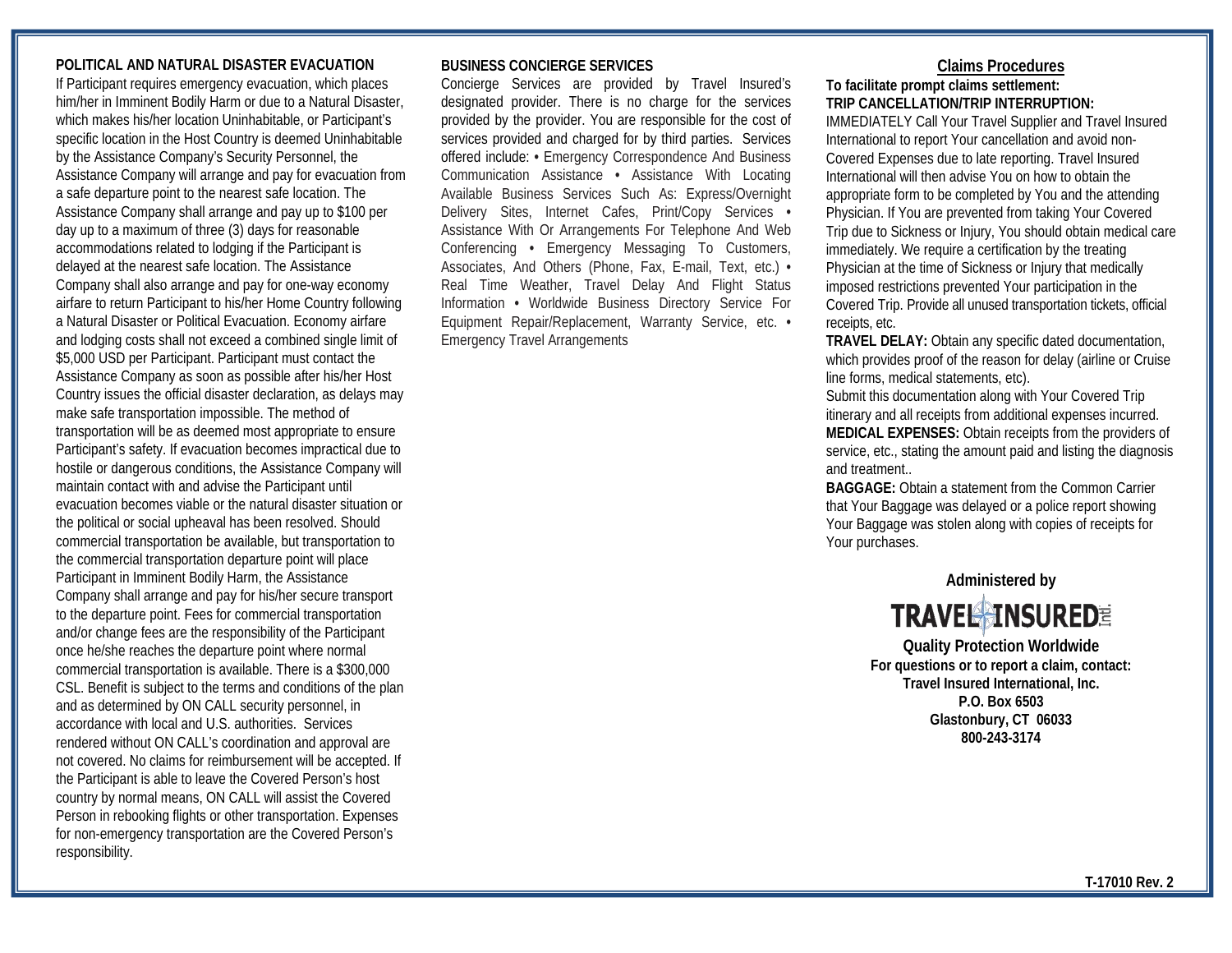#### **United States Fire Insurance Company**

Administrative Office: 5 Christopher Way, Eatontown, NJ 07724 (Hereinafter referred to as "the Company")

#### **\_\_\_\_\_\_\_\_\_\_\_\_\_\_\_\_\_\_\_\_\_\_\_\_\_\_\_\_\_\_\_\_\_\_\_\_\_\_\_\_\_\_\_\_\_\_\_\_\_ INDIVIDUAL TRAVEL POLICY**

#### **PLEASE READ THIS DOCUMENT CAREFULLY!**

This Policy is issued in consideration of Your enrollment and payment of the premium due. This Policy of Insurance describes the insurance benefits underwritten by United States Fire Insurance Company, herein referred to as the Company and also referred to as We, Us and Our.

This Policy is a legal contract between You and the Company. It is important that You read Your Policy carefully. Please refer to the accompanying Confirmation of Benefits, which provides You with specific information about the program You purchased. You should contact the Company immediately if You believe that the Confirmation of Benefits is incorrect.

FOURTEEN DAY LOOK: If You are not satisfied for any reason, You may cancel insurance under this Policy by giving the Company or the agent written notice within the first to occur of the following: (a) 14 days from the Effective Date of Your Insurance; or (b) Your Scheduled Departure Date. If You do this, the Company will refund Your premium paid provided no Insured has filed a claim under this Policy.

**Renewal**: Coverage under this Policy is not renewable.

## **Signed for United States Fire Insurance Company By:**

 Douglas M. Libby James Krause Chairman and CEO Secretary

| <b>TABLE OF CONTENTS</b>       |  |  |  |
|--------------------------------|--|--|--|
| <b>SCHEDULE OF BENEFITS</b>    |  |  |  |
| EFFECTIVE DATE AND TERMINATION |  |  |  |
| DATF                           |  |  |  |
| <b>COVERAGES</b>               |  |  |  |
| <b>DEFINITIONS</b>             |  |  |  |
| <b>GENERAL EXCLUSIONS AND</b>  |  |  |  |
| <b>LIMITATIONS</b>             |  |  |  |
| <b>PAYMENT OF CLAIMS</b>       |  |  |  |
| <b>GENERAL PROVISIONS</b>      |  |  |  |
|                                |  |  |  |

## **\_\_\_\_\_\_\_\_\_\_\_LIMITED BENEFIT COVERAGE\_\_\_\_\_\_\_\_\_\_\_\_ SCHEDULE OF BENEFITS** Listing of Benefits Maximum Limit

Trip Cancellation Trip Cost\* *(Not applicable when \$0 Trip Cost displayed on Your Confirmation of Benefits)*

Trip Interruption 150% of Trip Cost\* *(\$1,000 Return Air Only if \$0 displayed for Trip Cancellation on Your Confirmation of Benefits.)*

Cancel For Any Reason 75% of Non-Refundable Trip Cost\* *(Not applicable when \$0 Trip Cost displayed on Your Confirmation of Benefits)*

#### Interruption For Any

Reason 75% of Non-Refundable Trip Cost\* *(Not applicable when \$0 Trip Cost displayed on Your Confirmation of Benefits)*

| Travel Delay (6 hours)                                                   | \$1,000 (\$200/day)       |
|--------------------------------------------------------------------------|---------------------------|
| Missed Connection (3 hours)                                              | \$500                     |
| Itinerary Change                                                         | \$500                     |
| Change Fee                                                               | \$250                     |
| Reimbursement of Miles or Reward Points                                  | \$250                     |
| Baggage/Personal Effects<br>Per Article Limit<br>Combined Articles Limit | \$1,000<br>\$250<br>\$500 |

| Baggage Delay (12 hours)                                                                                    | \$300       |
|-------------------------------------------------------------------------------------------------------------|-------------|
| Accident and Sickness Medical Expense                                                                       | \$100,000   |
| <b>Emergency Medical Evacuation/</b><br>Medically Necessary Repatriation/<br><b>Repatriation of Remains</b> | \$1,000,000 |
| Accidental Death & Dismemberment                                                                            | \$10,000    |
| Rental Car Damage                                                                                           | \$50,000    |

*\*Up to the lesser of the Trip Cost paid or the limit of Coverage on Your Confirmation of Benefits*

## **Optional Coverage**

*Applicable only when specifically requested on the application and the appropriate additional premium has been paid and purchase confirmed on Your Confirmation of Benefits.*

Air Flight Only Accidental Death & Dismemberment Up to Limit Purchased

Increase Benefit Limit Upgrade

| DONOM LINIII Opgruuo                |                            |
|-------------------------------------|----------------------------|
| <b>Additional Travel Delay</b>      | \$1,000                    |
|                                     | (For a total of \$2,000)   |
| <b>Additional Missed Connection</b> | \$500                      |
|                                     | (For a total of $$1,000$ ) |
| Additional Baggage/Personal Effects | \$1,000                    |
|                                     | (For a total of \$2,000)   |
| Additional Baggage Delay            | \$300                      |
|                                     | (For a total of \$600)     |
|                                     |                            |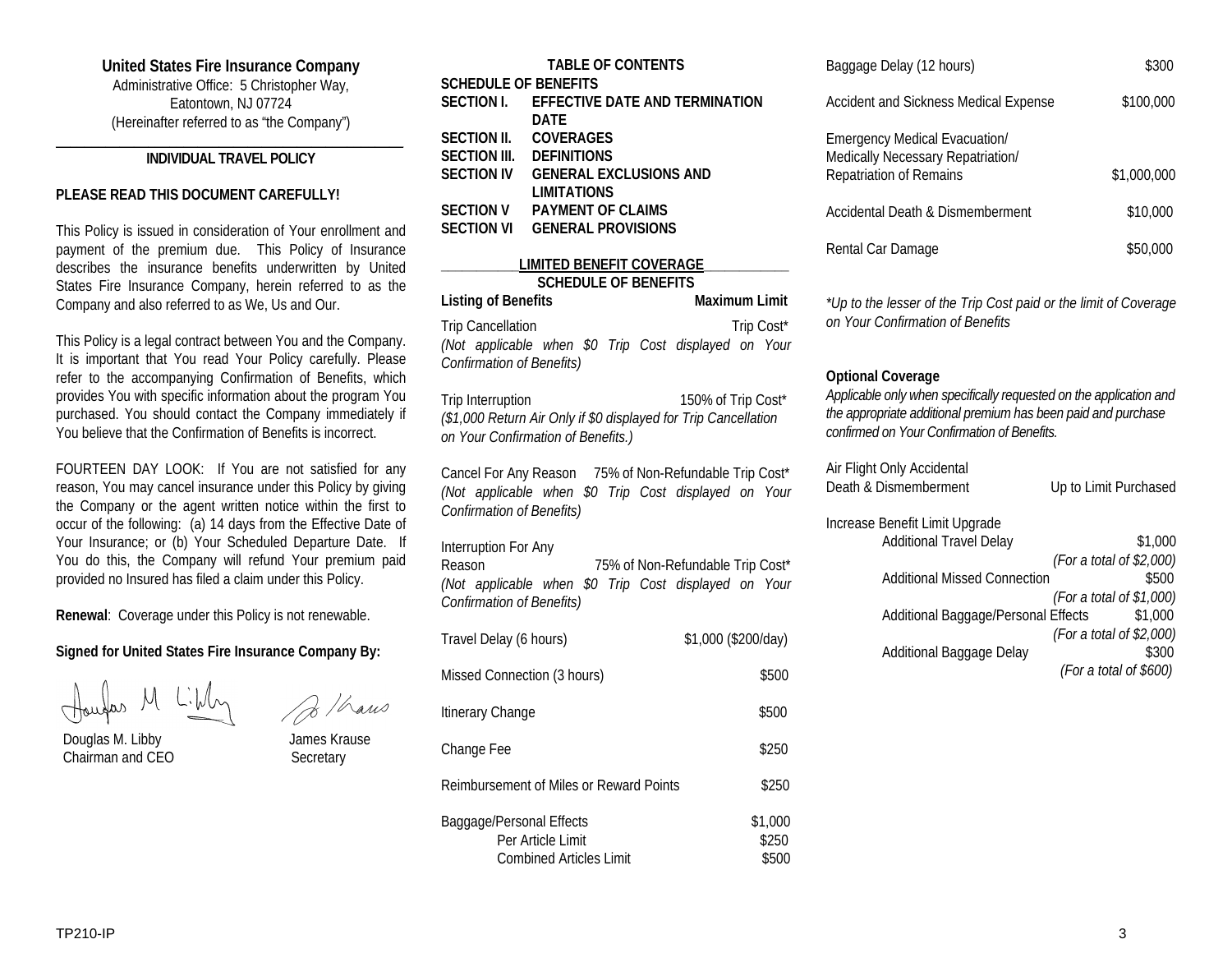#### **SECTION I. EFFECTIVE DATE AND TERMINATION DATE When Coverage For Your Trip Begins – Coverage Effective Date:**

**Trip Cancellation**: Coverage begins at 12:01 a.m. on the day after the date the appropriate premium for this Policy for Your Trip is received by the Company or its authorized representative prior to the scheduled departure time on the Scheduled Departure Date of Your Trip. This is Your "Effective Date" and time for Trip Cancellation.

**Travel Delay**: Coverage is in force while en route to and from the Covered Trip.

**All Other Coverages:** Coverage begins when You depart on the first Travel Arrangement (or alternate travel arrangement if You must use an alternate travel arrangement to reach Your Trip destination) for Your Trip. This is Your "Effective Date" and time for all other coverages, except Trip Cancellation and Travel Delay.

## **When Coverage For Your Trip Ends – Coverage Termination Date:**

**Trip Cancellation:** Your coverage automatically ends on the earlier of: the date and time You depart on Your Trip; or the date and time You cancel Your Trip.

**All Other Coverages:** Your coverage automatically ends on the earlier of: 1) the date Your Trip is completed; 2) the Scheduled Return Date; 3) Your arrival at Your return destination on a round-trip, or the destination on a one-way trip; 4) cancellation of Your Trip covered by this Policy.

**Extension of Coverage**: All coverages under this Policy will be extended if Your entire Trip is covered by this Policy and Your return is delayed due to unavoidable circumstances beyond Your control. This extension of coverage will end on the earlier of the date You reach Your originally scheduled return destination or 7 days after the Scheduled Return Date.

## **SECTION II. COVERAGES**

#### **COVERAGE A TRIP CANCELLATION**

Benefits will be paid, up to the Maximum Benefit Amount shown in the Confirmation of Benefits, to reimburse You for the amount of the Published Penalties and unused nonrefundable Prepaid Payments You paid for Travel Arrangements when You are prevented from taking Your Trip due to:

- 1. Your, Your Family Member's, Your Traveling Companion's, Your Traveling Companion's Family Member, Your Business Partner's or Your Business Partners Family Member's death, which occurs before departure on Your Trip;
- 2. Your, Your Family Member's, Your Traveling Companion's, Your Traveling Companion's Family Member, Your Business Partner's or Your Business Partners Family Member's covered Sickness or Injury, which: a) occurs before departure on Your Trip, b) requires Medical Treatment at the time of cancellation resulting in medically imposed restrictions, as certified by a Legally Qualified Physician, and c) and prevents Your participation in the Trip;
- 3. For the **Other Covered Reasons** refer to Trip Interruption;

provided such circumstances occur while coverage is in effect.

All cancellations must be reported to the Travel Supplier within 72 hours of the event causing the need to cancel. If the event delays the reporting of the cancellation beyond the 72 hours, the event should be reported as soon as possible. Increased amounts of Published Penalties and unused nonrefundable Prepaid Payments that result from all other delays of reporting beyond 72 hours are not covered.

If Your Travel Supplier cancels Your Trip, a benefit will be paid for the reissue fee charged by the airline for the tickets. You must have covered the entire cost of Your Trip including the airfare cost.

The maximum amount payable under this Trip Cancellation Benefit is the lesser of the total amount of coverage You purchased or the Maximum Benefit Amount shown in the Confirmation of Benefits .

## **Single Supplement**

Benefits will be paid, up to the Maximum Benefit Amount, for the additional cost incurred as a result of a change in the per person occupancy rate for Prepaid Travel Arrangements if a Traveling Companion's or Family Member's Trip is canceled for a covered reason and You do not cancel Your Trip. These benefits will not duplicate any other benefits payable under the Policy or any coverage(s) attached to the Policy.

## **COVERAGE B TRIP INTERRUPTION**

Benefits will be paid, up to the lesser of a) the Maximum Benefit Amount shown in the Confirmation of Benefits; or b) 150% of the total amount of coverage You purchased, to reimburse You for the Prepaid Payments for unused nonrefundable Travel Arrangements plus the Additional Transportation Cost paid:

a) to join Your Trip if You must depart after Your Scheduled Departure Date or travel via alternate travel arrangements by the most direct route possible to reach Your Trip destination (Airfare limited to the cost of one-way airfare using the same class of fare as the original travel ticket); or b) to rejoin Your Trip or transport You to Your originally scheduled return destination, if You must interrupt Your Trip after departure, each by the most direct route possible. (Airfare limited to the cost of one-way airfare using the same class of fare as the original travel ticket)

Trip Interruption must be due to:

- 1. Your, Your Family Member's, Your Traveling Companion's, Your Traveling Companion's Family Member, Your Business Partner's or Your Business Partners Family Member's death, which occurs while You are on Your Trip;
- 2. Your, Your Family Member's, Your Traveling Companion's, Your Traveling Companion's Family Member, Your Business Partner's or Your Business Partners Family Member's covered Sickness or Injury which: a) occurs while You are on Your Trip, b) requires Medical Treatment at the time of interruption resulting in medically imposed restrictions, as certified by a Legally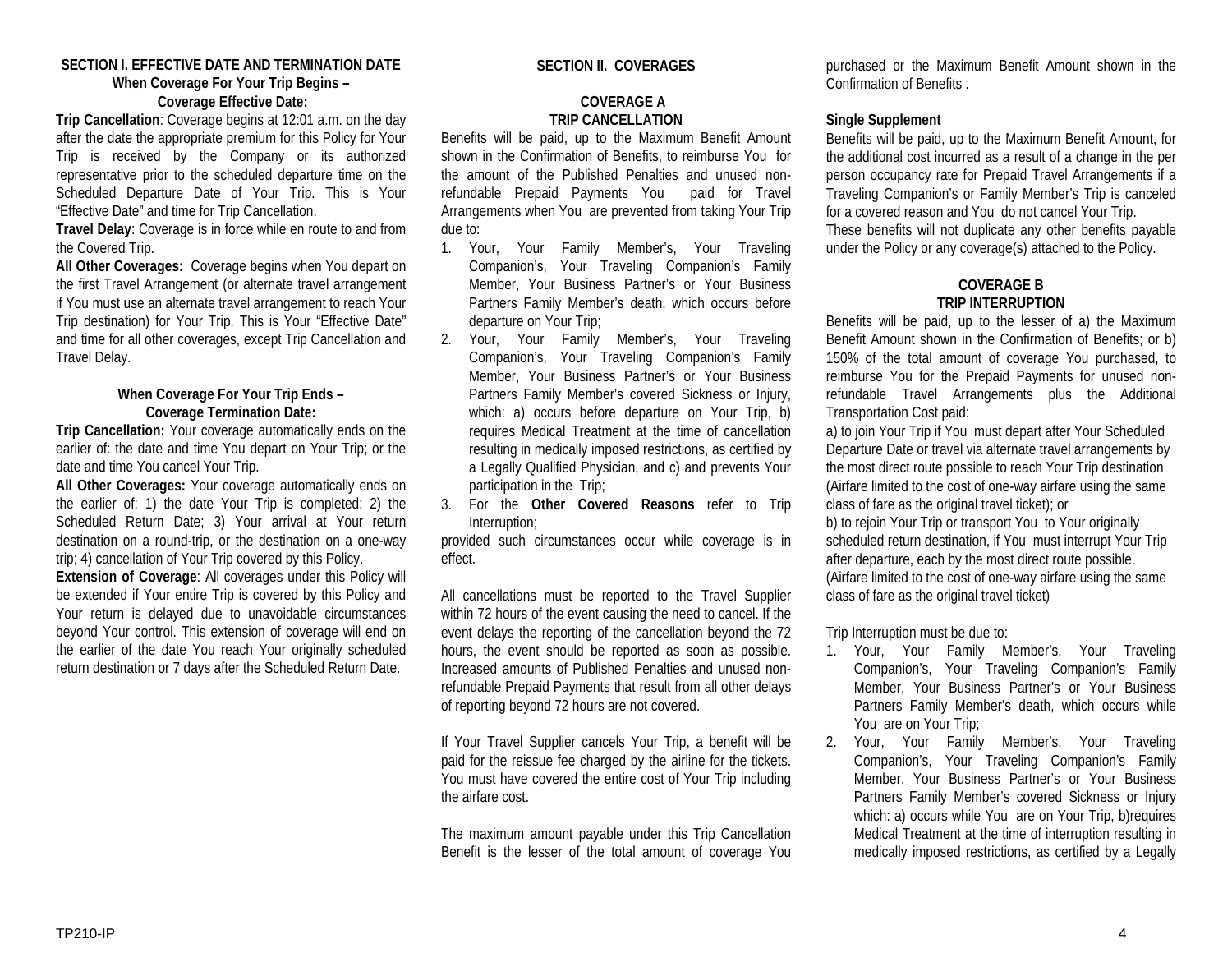Qualified Physician, and c) prevents Your continued participation on Your Trip;

3. For the **Other Covered reasons** listed below;

provided such circumstances occur while coverage is in effect.

# **Additional Trip Interruption Benefits:**

If Your Traveling Companion must remain hospitalized, benefits will also be paid for reasonable accommodation, telephone call and local transportation expenses incurred by You to remain with Your Traveling Companion up to \$200 per day, limited to 10 days.

If You cannot continue travel due to a covered Injury or Sickness not requiring hospitalization and You must extend Your Trip due to medically imposed restrictions, as certified by a Legally Qualified Physician, benefits will be paid for additional hotel nights, meal(s), telephone call and local transportation expenses.

If You interrupt Your Trip for a Covered reason, We will also reimburse You , up to \$500, for the amount of unused, forfeited, non-refundable payments for shore excursions; theater, concert or event tickets or fees; or sightseeing if such arrangements are made during Your Trip and are to be used prior to the Scheduled return Date of Your Trip.

The maximum payable under this Trip Interruption Benefit is the lesser of 150% of the total amount of coverage You purchased or 150% of the Maximum Benefit Amount shown in the Confirmation of Benefits.

# **Single Supplement**

Benefits will be paid, up to the Maximum Benefit Amount, for the additional cost incurred as a result of a change in the per person occupancy rate for Prepaid Travel Arrangements if a Traveling Companion's or Family Member's Trip is interrupted for a Covered reason and You do not interrupt Your Trip.

These benefits will not duplicate any other benefits payable under the Policy or any coverage(s) attached to the Policy.

# **"Other Covered Reasons"** means:

a. You or Your Traveling Companion being hijacked, quarantined, required to serve on a jury (notice of jury duty must be received after Your Effective Date), served with a court order to appear as a witness in a legal action in which You or Your Traveling Companion is not a party (except law enforcement officers);

- b. Your or Your Traveling Companion's primary place of residence or destination being rendered uninhabitable and remaining uninhabitable during Your scheduled Trip by fire, flood, burglary or other Natural Disaster. Your destination is uninhabitable if: (i) the building structure itself is unstable and there is a risk of collapse in whole or in part; (ii) there is exterior or structural damage allowing elemental intrusion, such as rain, wind, hail, or flood; (iii) immediate safety hazards have yet to be cleared such as debris on roofs or downed electrical lines; or (iv) the rental property is without electricity or water. Benefits are not payable if a storm, snow storm, blizzard or hurricane is named on or before the Effective Date of Your Trip Cancellation coverage;
- c. Your or Your Traveling Companion's place of employment is rendered unsuitable for business due to fire, flood, burglary or other Natural Disaster and You and/or Your Traveling Companion are required to work as a result.
- d. a documented theft of passports or visas;
- e. a permanent transfer of employment of 250 miles or more by You or Your Traveling Companion by the employer from whom You or Your Traveling Companion are employed on Your Effective Date which requires Your or Your Traveling Companion's principal residence to be relocated;
- f. You or Your Traveling Companion being directly involved in a traffic accident, substantiated by a police report, while en route to Your scheduled point of departure;
- g. unannounced Strike that causes complete cessation of services for at least 24 consecutive hours of the Common Carrier on which You are scheduled to travel;
- h. Inclement Weather that causes complete cessation of services for at least 24 consecutive hours of the Common Carrier on which You are scheduled to travel;
- i. You or Your Traveling Companion or Your Family Member is in the military and called to emergency duty for a national disaster other than war;
- j. involuntary employer termination or layoff of You or a Traveling Companion. Employment must have been with the same employer for at least 1 continuous year;
- k. a Terrorist Incident that occurs within 30 days of Your Scheduled Departure Date in a city listed on the itinerary of Your Trip;
- l. revocation of Your or Your Traveling Companion's previously granted military leave or re-assignment. Official written revocation/re-assignment by a supervisor or commanding officer of the appropriate branch of service will be required;
- m. Bankruptcy or Default of an airline, cruise line, tour operator or other travel provider (other than the Travel Supplier, tour operator, travel agency, organization or firm from whom You purchased Your Travel Arrangements) causing a complete cessation of travel services more than 14 days following Your Effective Date. Benefits will be paid due to Bankruptcy or Default of an airline only if no alternate transportation is available. If alternate transportation is available, benefits will be limited to the change fee charged to allow You to transfer to another airline in order to get to Your intended destination. This benefit only applies if the Policy has been purchased within 21 days of the date Your initial deposit/payment for Your Trip is received;
- n. Your family or friends living abroad with whom You are planning to stay are unable to provide accommodations due to life threatening illness, life threatening injury or death of one of them;
- o. You, Your Traveling Companion or a Family Member traveling with You is required to work during the Trip. A written statement by an unrelated company official and/or the human resources department demonstrating revocation of previously approved time off will be required. This provision is not applicable to temporary employment, independent contractors or self-employed persons;
- p. Mandatory evacuation ordered by local government authorities at Your Trip destination (or official public evacuation notices or recommendations without a mandatory evacuation order issued) due to adverse weather or Natural Disaster;
- q. felonious assault of You or Your Traveling Companion within 10 days of the Scheduled Departure Date;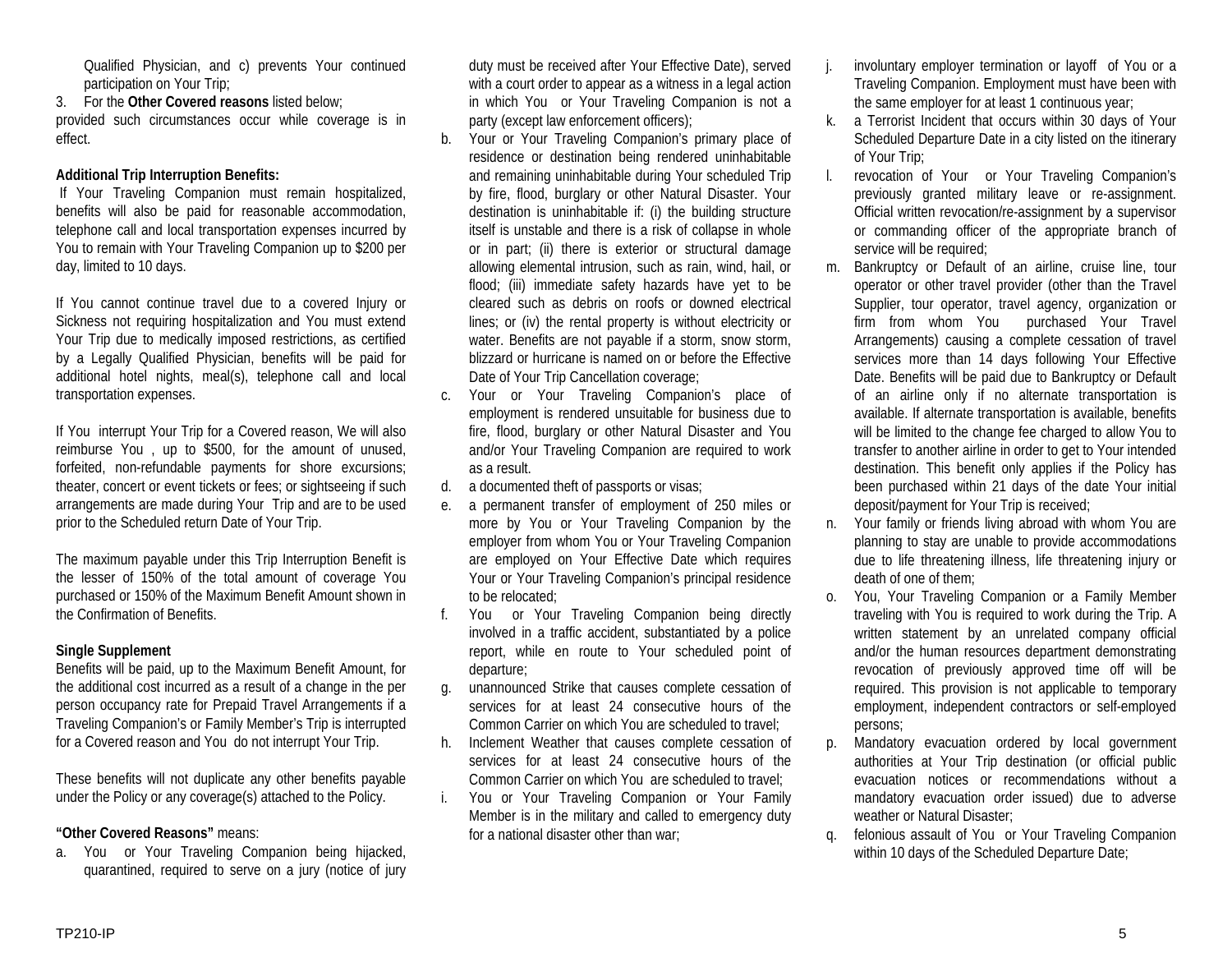- r. You or Your Traveling Companion are directly involved in the merger of Your employer or the acquisition of Your employer by another company. You , Your Traveling Companion or Family Member cannot be a company owner or partner;
- s. a cancellation of Your Trip within 48 hours of Your Scheduled Departure Date and time if Your Trip destination is under a hurricane warning issued by the NOAA National Hurricane Center, provided the cancellation of Your Trip occurs more than 14 days following Your Effective Date of coverage for the Trip Cancellation Benefits;
- t. the primary or secondary school that You , Your Family Member or Traveling Companion attends extends its operating session beyond the predefined school year to fall within the period of the travel dates of Your Trip due to unforeseeable events which commence while Your coverage is in effect. Extensions due to extra-curricular or athletic events are not covered;
- u. a cancellation of Your Trip if Your arrival on the Trip is delayed and causes You to lose 50% or more of the scheduled Trip duration due to the reasons covered under the Missed Connection Benefit.
- v. Your or Your Traveling Companion's normal pregnancy or attending the childbirth of Your Family Member. The pregnancy must occur after the Policy Effective Date and be verified by medical records;

These benefits will not duplicate any other benefits payable under the Policy or any coverage(s) attached to the Policy.

# **COVERAGE C CANCEL FOR ANY REASON**

If You cancel Your Trip for any reason not otherwise covered by this Policy, benefits will be paid for 75% of the Prepaid, forfeited, non-refundable Payments or Deposits You paid for Your Trip provided:

- a) Your Payment for this Policy and enrollment form are received within 21 days of the date Your initial Payment or Deposit for Your Trip is received;
- b) You insure 100% of the Prepaid Trip costs that are subject to cancellation penalties or restrictions and also insure within 21 days of the Payment or Deposit for those Travel Arrangements the cost of any subsequent Travel Arrangements (or any other Travel Arrangements

not made through Your travel agent) added to Your Trip; and

c) You cancel Your Trip 48 hours or more before Your Scheduled Departure Date.

These benefits will not duplicate any other benefits payable under the Policy or any coverage(s) attached to the Policy.

## **COVERAGE D INTERRUPTION FOR ANY REASON**

If You interrupt Your Trip, 72 hours or more after Your actual Departure Date, for any reason not otherwise covered by this Policy, benefits will be paid, up to the lesser of a) the Maximum Benefit Amount shown in Your Confirmation of Benefits; or b) 75% the total amount of coverage You purchased, to reimburse You for unused non-refundable land or water Travel Arrangements;

#### Plus the Additional Transportation Cost paid

a) to join Your Trip if You must depart after Your Scheduled Departure Date or travel via alternate travel arrangements by the most direct route possible to reach Your Trip destination (Airfare limited to the cost of one-way airfare using the same class of fare as the original travel ticket); or

b) to rejoin Your Trip or transport You to Your originally scheduled return destination, if You must interrupt Your Trip after departure, each by the most direct route possible (Airfare limited to the cost of one-way airfare using the same class of fare as the original travel ticket)

These benefits will not duplicate any other benefits payable under the Policy or any coverage(s) attached to the Policy.

## **COVERAGE E TRAVEL DELAY**

Benefits will be paid up to \$200 per day for: 1) the nonrefundable, unused portion of the Prepaid expenses for Your Trip as long as the expenses are supported by proof of purchase and are not reimbursable by any other source; and 2) reasonable accommodation, meal, telephone call and local transportation expenses incurred by You , up to the Maximum Benefit Amount shown in the Confirmation of Benefits, if You are delayed for 6 hours or more while en route to or from, or during Your Trip, due to:

- a) any delay of a Common Carrier (the delay must be certified by the Common Carrier);
- b) a traffic accident in which You or Your Traveling Companion is not directly involved (must be substantiated by a police report);
- c) lost or stolen passports, travel documents or money (must be substantiated by a police report);
- d) quarantine, hijacking, Strike, Natural Disaster, terrorism or riot;
- e) a documented weather condition preventing You from getting to the point of departure.

If You are delayed by a Common Carrier while en route to the final return destination of Your Trip and have placed Your cat or dog in a kennel for the duration of Your Trip and You are unable to collect cat or dog on the day previously agreed with the kennel, benefits will be paid up to \$50 per day, on a onetime basis, up to the Maximum Benefit Amount to cover the necessary additional kennel fees.

You must provide the following documentation when presenting a claim for these benefits:

- a) Written confirmation of the reasons for delay from the Common Carrier whose delay resulted in the loss, including but not limited to; scheduled departure and return times and actual departure and return times;
- b) Written confirmation from the kennel advising the original pick-up date and the actual pick-up date.

Benefits will not be paid for any expenses, which have been reimbursed, or for any services that have been provided by the Common Carrier.

These benefits will not duplicate any other benefits payable under the Policy or any coverage(s) attached to the Policy.

## **COVERAGE F MISSED CONNECTION**

If You miss Your cruise or tour departure because Your arrival at Your Trip destination is delayed for 3 or more hours, due to:

a) any delay of a Common Carrier (the delay must be certified by the Common Carrier);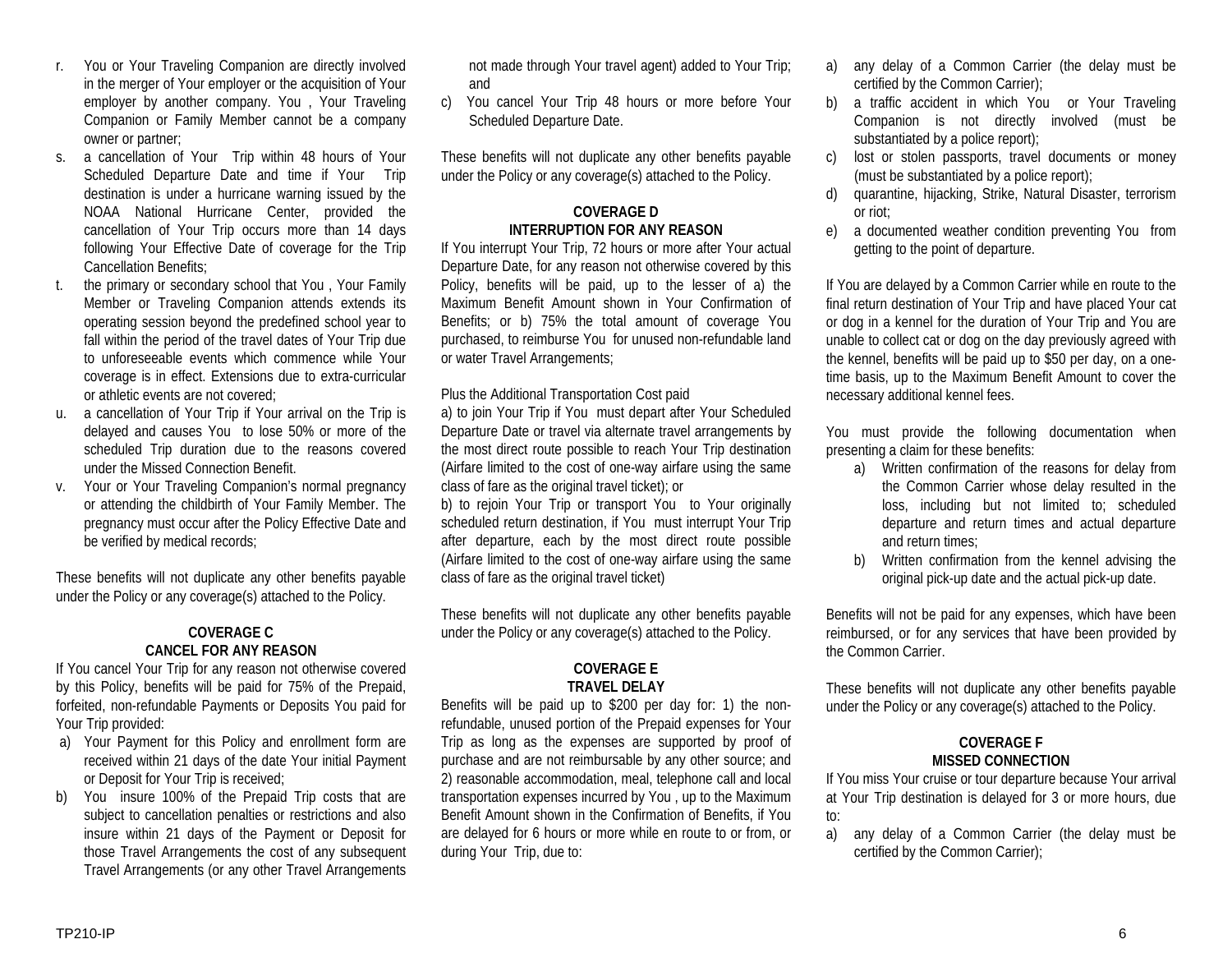- b) documented weather condition preventing You from getting to the point of departure;
- c) quarantine, hijacking, Strike, Natural Disaster, terrorism or riot.

We will reimburse You, up to the Maximum Benefit Amount shown in the Confirmation of Benefits, for:

- a) Your Additional Transportation Cost to join Your Trip; and
- b) Your Prepaid expenses for the unused land or water Travel Arrangements ; and
- c) reasonable accommodation, telephone and meal expenses up to \$200 per day necessarily incurred by You for which You have proof of purchase and which were not paid for or provided by any other source.

These benefits will not duplicate any other benefits payable under the Policy or any coverage(s) attached to the Policy.

## **COVERAGE G ITINERARY CHANGE**

In the event Your Travel Supplier makes a change in Your Trip itinerary after Your Scheduled Departure Date, which prevents You from participating in an event/activity Prepaid prior to departure and scheduled on Your Trip itinerary, nonrefundable Prepaid event/activity expenses will be payable up to the Maximum Benefit Amount shown in the Confirmation of **Benefits** 

Benefits will not be paid if a comparable event/activity of equivalent cost is rescheduled during the course of Your Trip. These benefits will not duplicate any other benefits payable under the Policy or any coverage(s) attached to the Policy.

## **COVERAGE H CHANGE FEE**

The Company will pay a maximum of \$250 for the fees associated with a change to Your air itinerary.

## **COVERAGE I REIMBURSEMENT OF MILES OR REWARD POINTS**

If You have Trip Cancellation Benefits under this Policy and cancel Your Trip for a Covered reason, benefits will be paid up to the Maximum Benefit Amount of \$250 as shown in the Confirmation of Benefit for any penalty cost of putting the

miles or reward points back in the account they were removed from. This will not duplicate any benefits paid under the Trip Cancellation Benefit and is subject to the same General Exclusions and Limitations.

## **COVERAGE J BAGGAGE AND PERSONAL EFFECTS**

Benefits will be provided to You, up to the Maximum Benefit Amount shown in the Confirmation of Benefits: (a) against all risks of permanent loss, theft or damage to Your Baggage and Personal Effects; (b) subject to all General Exclusions and the Additional Limitations and Exclusions Specific to Baggage and Personal Effects in the Policy; and (c) occurring while coverage is in effect. For the purposes of this benefit: "Baggage and Personal Effects" means goods being used by You during Your Trip.

**Valuation and Payment of Loss:** The lesser of the following amounts will be paid:

- 1) the Actual Cash Value at the time of loss, theft or damage, except as provided below;
- 2) the cost to repair or replace the article with material of a like kind and quality; or
- 3) \$250 per article.

A combined maximum of \$500 will be paid for jewelry; precious or semi-precious stones; watches; articles consisting in whole or in part of silver, gold or platinum; furs or articles trimmed with fur; cameras and their accessories and related equipment, computer, digital or electronic equipment or media.

A maximum of \$100 will be paid for the cost of replacing a passport or visa.

A maximum of \$100 will be paid for the cost associated with the unauthorized use or replacement of lost or stolen credit cards, subject to verification that You have complied with all conditions of the credit card company.

## **Baggage and Personal Effects does not include:**

- 1) animals;
- 2) automobiles and automobile equipment;
- 3) boats or other vehicles or conveyances;
- 4) trailers;
- 5) motors;
- 6) aircraft;
- 7) bicycles, except when checked as baggage with a Common Carrier;
- 8) household effects and furnishings;
- 9) antiques and collectors items;
- 10) eyeglasses, sunglasses, contact lenses, artificial teeth, dentures, dental bridges, retainers, or other orthodontic devices or hearing aids;
- 11) artificial limbs or other prosthetic devices;
- 12) prescribed medications;
- 13) keys, money, stamps and credit cards (except as otherwise specifically covered herein);
- 14) securities, stamps, tickets and documents (except as coverage is otherwise specifically provided herein);
- 15) professional or occupational equipment or property, whether or not electronic business equipment; or
- 16) sporting equipment if the loss results from the use thereof;

**Baggage Delay:** If, while on a Trip, Your checked baggage is delayed or misdirected by a Common Carrier for more than 12 hours from Your time of arrival at a destination other than Your return destination, benefits will be paid, up to the Maximum Benefit Amount shown in the Confirmation of Benefits, for the actual expenditure for necessary personal effects. You must be a ticketed passenger on a Common Carrier. The Common Carrier must certify the delay or misdirection. Receipts for the purchases must accompany any claim.

We will reimburse You, less any amount paid or payable from any other valid and collectible insurance or indemnity, up to the amount shown in the Confirmation of Benefits, for the cost of reasonable additional clothing and personal articles purchased by You , if Your Baggage is delayed for 12 hours or more during Your Trip.

## **Additional Limitations and Exclusions Specific to Baggage and Personal Effects:**

Benefits are not payable for any loss caused by or resulting from:

- a) breakage of brittle or fragile articles;
- b) wear and tear or gradual deterioration;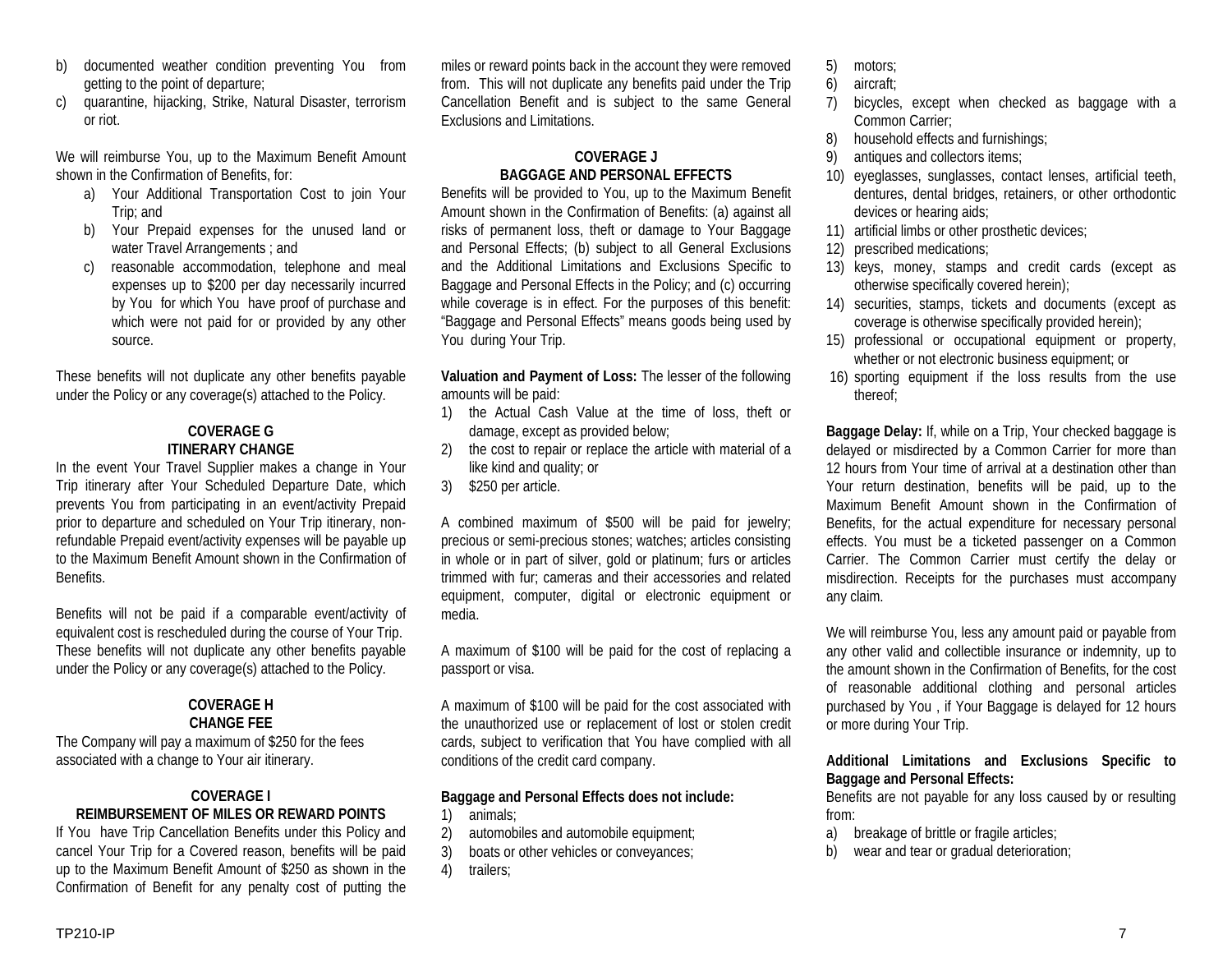- confiscation or appropriation by order of any government or custom's rule;
- d) theft or pilferage while left in any unlocked or unattended vehicle;
- e) property illegally acquired, kept, stored or transported;
- f) Your negligent acts or omissions; or
- g) property shipped as freight or shipped prior to the Scheduled Departure Date;
- h) electrical current, including electric arcing that damages or destroys electrical devices or appliances.

**Additional Provisions applicable to Baggage and Personal Effects and Baggage Delay:** Benefits will not be paid for any expenses which have been reimbursed or for any services which have been provided by the Common Carrier, hotel or Travel Supplier; nor will benefits be paid for loss or damage to property specifically scheduled under any other insurance.

# **Additional Claims Provisions Specific to Baggage**

Your Duties After Loss of or Damage to Property or Delay of Baggage: In case of loss, theft, damage or delay of baggage or personal effects, and You must:

- a) take all reasonable steps to protect, save or recover the property:
- b) promptly notify, in writing, either the police, hotel proprietors, ship lines, airlines, railroad, bus, airport or other station authorities, tour operators or group leaders, or any Common Carrier or bailee who has custody of Your property at the time of loss:
- c) produce records needed to verify the claim and its amount and permit copies to be made:
- send proof of loss as soon as reasonably possible after date of loss, providing date, time, and cause of loss, and a complete list of damaged/lost items : and
- e) allow the company to examine baggage or personal effects, if requested.

These benefits will not duplicate any other benefits payable under the Policy or any coverage(s) attached to the Policy.

# **COVERAGE K ACCIDENT & SICKNESS MEDICAL EXPENSE**

Benefits will be paid for the Covered Expense incurred, up to the Maximum Benefit Amount shown in the Confirmation of Benefits as a result of a Covered Accidental Injury or covered

Sickness, which first occurs during Your Trip (of a duration of 90 days or less for Sickness). Only Covered Expenses incurred during Your Trip (of duration of 90 days or less for Sickness) will be reimbursed. Expenses incurred after Your Trip are not covered.

Benefits will include up to \$750 expenses for emergency dental treatment due to Injury to natural teeth.

Benefits will not be paid in excess of the Usual and Customary Charges.

Advance payment will be made to a Hospital, up to the Maximum Benefit Amount, if needed to secure Your admission to a Hospital, because of a Covered Accidental Injury or covered Sickness. The authorized travel assistance company will coordinate advance payment to the Hospital.

For the purpose of this benefit:

"Covered Expense" means expense incurred only for the following:

- 1. The medical services, prescription drugs, prosthetics, and therapeutic services and supplies ordered or prescribed by a Legally Qualified Physician as Medically Necessary for treatment;
- 2. Hospital or ambulatory medical-surgical center services (including expenses for a cruise ship cabin or hotel room, not already included in the cost of the Your Trip, if recommended as a substitute for a hospital room for recovery from a Covered Accidental Injury or covered Sickness);
- 3. Transportation furnished by a professional ambulance company to and/or from a Hospital**.**

These benefits will not duplicate any benefits payable under the Policy or any coverage(s) attached to the Policy.

#### **COVERAGE L EMERGENCY MEDICAL EVACUATION, MEDICAL REPATRIATION AND RETURN OF REMAINS**

When You suffer loss of life for any reason or incur a Sickness or Injury during the course of Your Trip, the following benefits are payable, up to the Maximum Benefit Amount shown in the Confirmation of Benefits.

1. **Emergency Medical Evacuation**: If the local attending Legally Qualified Physician and the authorized travel

assistance company determine that transportation to a Hospital or medical facility is Medically Necessary to treat an unforeseen Sickness or Injury which is acute or life threatening and adequate Medical Treatment is not available in the immediate area, the Transportation Expense incurred will be paid for the Usual and Customary Charges for transportation to the closest Hospital or medical facility capable of providing that treatment.

If You are traveling alone and will be hospitalized for more than 7 consecutive days and Emergency Evacuation is not imminent, benefits will be paid to transport one person, chosen by You , by Economy Transportation, for a single visit to and from Your bedside.

If You are in the Hospital for more than 7 consecutive days and Your dependent children who are under 18 years of age and accompanying You on Your Trip are left unattended, Economy Transportation will be paid to return the dependents to their home (with an attendant, if considered necessary by the authorized travel assistance company).

- 2. **Medical Repatriation**: If the local attending Legally Qualified Physician and the authorized travel assistance company determine that it is Medically Necessary for You to return to Your primary place of residence because of an unforeseen Sickness or Injury which is acute or life-threatening, the Transportation Expense incurred will be paid for Your return to Your primary place of residence or to a Hospital or medical facility closest to Your primary place of residence capable of providing continued treatment via one of the following methods of transportation, as approved, in writing, by the authorized travel assistance company:
	- i) one-way Economy Transportation;
	- ii) commercial air upgrade (to Business or First Class), based on Your condition as recommended by the local attending Legally Qualified Physician and verified in writing by the authorized travel assistance company; or
	- iii) other covered land or air transportation including, but not limited to, commercial stretcher, medical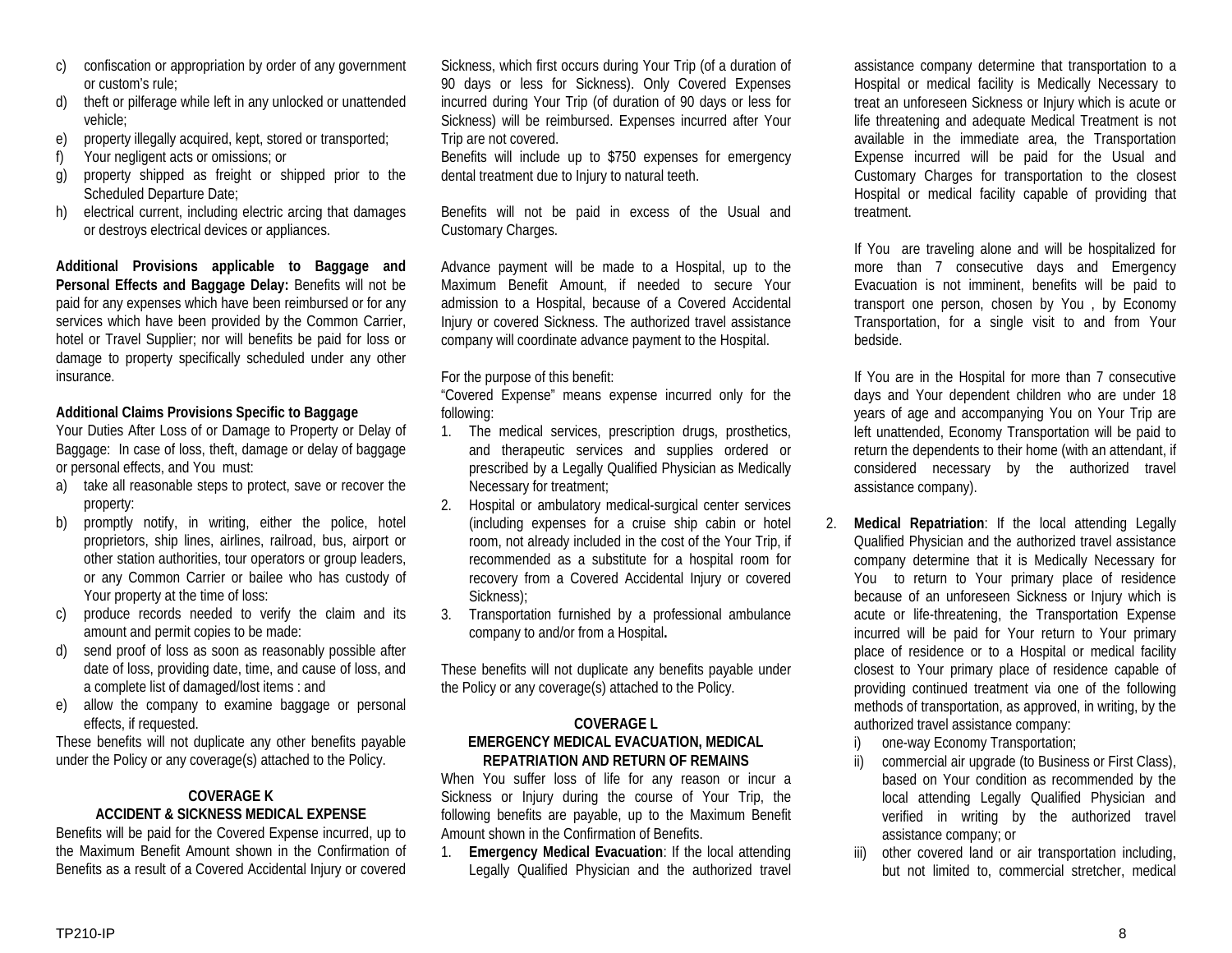escort, or the Usual and Customary Charges for air ambulance, provided such transportation has been pre-approved and arranged by the authorized travel assistance company. Transportation must be via the most direct and economical route.

## **HOSPITAL OF CHOICE**

Subject to the terms and conditions of item  $# 2$ , You may choose to be transported to a Hospital in a city within the United States of America other than Your primary place of residence, but the maximum amount payable is limited to the cost of transportation to Your primary place of residence.

3. **Return of Remains**: In the event of Your death during a Trip, the expense incurred will be paid for minimally necessary casket or air tray, preparation and transportation of Your remains to Your primary place of residence in the United States of America or to the place of burial. Benefits are paid less the value of Your original unused return travel ticket.

These benefits will not duplicate any other benefits payable under the Policy or any coverage(s) attached to the Policy.

## **COVERAGE M**

#### **24-HOUR ACCIDENTAL DEATH AND DISMEMBERMENT**

We will pay the percentage of the Principal Sum shown in the Table of Losses below when You , as a result of an Injury occurring during Your Trip other than while covered for Air Flight Only Benefits sustain a loss shown in the Table of Losses below. The loss must occur within one hundred eighty one (181) days after the date of the Injury causing the loss. The Principal Sum is the Maximum Benefit Amount shown in the Confirmation of Benefits.

| <b>Table of Losses</b>        |                       |
|-------------------------------|-----------------------|
| <b>Type of Loss</b>           | <b>Benefit Amount</b> |
| Loss of Life                  | 100% of Principal Sum |
| Loss of both hands            | 100% of Principal Sum |
| Loss of both feet             | 100% of Principal Sum |
| Loss of both eyes             | 100% of Principal Sum |
| Loss of one hand and one foot | 100% of Principal Sum |
| Loss of one hand and one eye  | 100% of Principal Sum |
| Loss of one foot and one eye  | 100% of Principal Sum |

| Loss of one hand               | 50% of Principal Sum |
|--------------------------------|----------------------|
| Loss of one foot               | 50% of Principal Sum |
| Loss of one eye                | 50% of Principal Sum |
| Loss of thumb and index finger | 25% of Principal Sum |
| of the same hand               |                      |
| Loss of Speech                 | 50% of the Principal |
|                                | Sum                  |
| Loss of Hearing Both Ears      | 50% of the Principal |
|                                | Sum                  |

**Loss of hand or hands, or foot or feet**, means severance at or above the wrist joint or ankle joint, respectively.

**Loss of eye or eyes** means the total and irrecoverable loss of the entire sight thereof.

**Loss of Speech** means the loss of the ability to talk or speak as a result of a Covered Accident. The loss must be certified by a Legally Qualified Physician that the loss of speech is permanent with no reasonable expectation of recovery.

**Loss of Hearing** means the total and complete loss of the ability to hear any sound as a result of a Covered Accident. The loss must be certified by a Legally Qualified Physician that the loss of hearing is permanent with no reasonable expectation of recovery.

Only one of the amounts shown above (the largest applicable) will be paid for Injuries resulting from one accident.

The benefit for loss of: (a) two limbs; (b) both eyes; or (c) one limb and one eye is payable only when such loss results from the same accident.

The Principal Sum is shown in the Confirmation of Benefits.

#### **EXPOSURE AND DISAPPEARANCE**

We will pay benefits for covered losses that result from You being unavoidably exposed to the elements because of a Covered Accident occurring during Your Trip. The loss must occur within 365 days after the event that caused the exposure.

If, while insured under this Coverage M, You are in an Accident resulting in the disappearance, sinking or damaging

of an air or water conveyance on which You are covered by this Coverage M, and if Your body has not been found within 52 weeks from the date of the Accident, it will be presumed, unless there is evidence to the contrary, that You suffered loss of life as a result of those Injuries.

These benefits will not duplicate any other benefits payable under the Policy or any coverage(s) attached to the Policy.

## **COVERAGE N RENTAL CAR DAMAGE**

You are eligible for benefits up to the Maximum Benefit Amount shown in the Confirmation of Benefits, if You rent a car while on Your Trip, and the car is damaged due to collision, theft, vandalism, windstorm, fire, hail, flood or any cause not in Your control while in Your possession, or the car is stolen while in Your possession and is not recovered.

## **We will pay the lesser of:**

- a. the cost of repairs and rental charges imposed by the rental company while the car is being repaired;
- b. the Actual Cash Value of the car; or

c. the amount shown in the Confirmation of Benefits. Coverage is provided to You, provided You are a licensed driver and are listed on the rental agreement.

## **Coverage is not provided for loss due to:**

- 1. any obligation of You , a Traveling Companion or Family Member traveling with You assumed under any agreement (except insurance collision deductible);
- 2. rentals of trucks, campers, trailers, motor bikes, motorcycles, recreational vehicles or Exotic Vehicles;
- 3. any loss which occurs if You or anyone traveling with You are in violation of the rental agreement;
- 4. failure to report the loss to the proper local authorities and the rental car company;
- 5. damage to any other vehicle, structure or person as a result of a covered loss;
- 6. any loss as the result of or attributed to driving the rental vehicle: while under the influence of alcohol or any illegal substance or the abuse of a legal substance; while using any medication which recommends abstinence from driving; in a speed competition; for compensation for hire; for illegal trade purposes, or transporting contraband;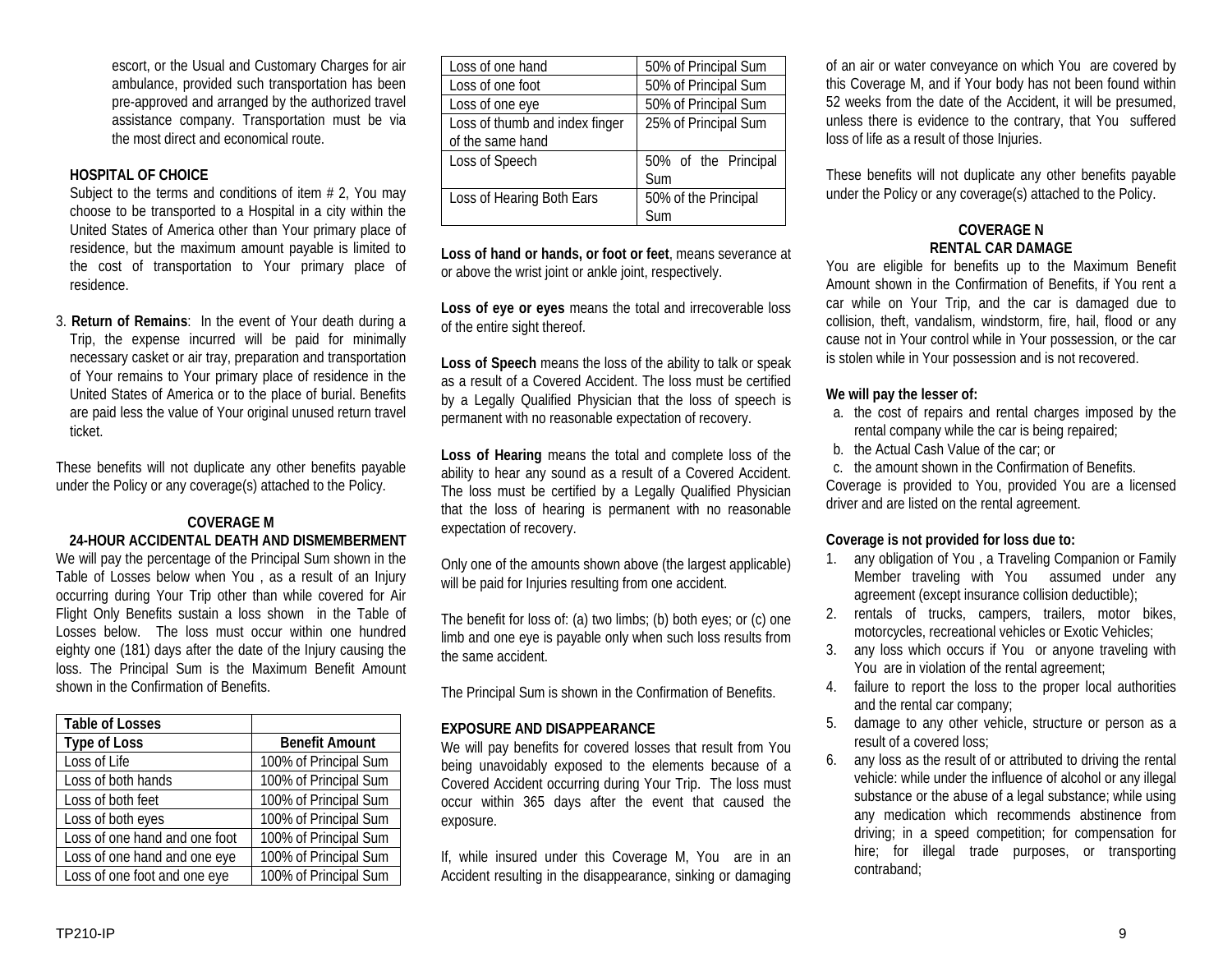7. any loss as the result of physical damage or loss attributed to: mechanical failure or breakdown of the rental vehicle; wear and tear, gradual deterioration, corrosion, rust or freezing; any neglect or abuse of the vehicle; any dishonest act or conversion; any consequence of war (declared or otherwise); or contamination by a radioactive material.

**"Exotic Vehicles"** means Alfa Romeo, Aston Martin, Auburn, Avanti, Bentley, Bertone, BMC/Leyland, BMW M Series, Bradley, Bricklin, Clenet, Corvette, Cosworth, De Lorean, Excalibre, Ferrari, Iso, Jaguar, Jensen Healy, Lamborghini. Lancia, Lotus, Maserati, Mercedes Benz, MG, Morgan, Pantera, Panther, Pininfarina, Porsche, Rolls-Royce, Rover, Stutz, Sterling, Triumph, and TVR, or any antique or any car with a Manufacturers Suggested retail Price (MSRP) over \$50,000.

#### **ADDITIONAL CLAIMS PROVISIONS SPECIFIC TO RENTAL CAR DAMAGE**

The following outlines Your duties in the event of any damage to the vehicle. You must:

- a) Take all necessary and reasonable steps to protect the vehicle and prevent further damage to it;
- b) Report the loss to the appropriate local authorities and the rental company as soon as possible;
- c) Obtain all information on any other party involved in the Accident, such as name, address, insurance information and driver's license number;
- d) Provide Us all documentation such as rental agreement, police report and damage estimate.

These benefits will not duplicate any other benefits payable under the Policy or any coverage(s) attached to the Policy.

#### **---------------------------------------------------------------------------- OPTIONAL COVERAGE**

## **COVERAGE O AIR FLIGHT ONLY ACCIDENTAL DEATH AND DISMEMBERMENT**

Applicable only when specifically requested on the original application and the appropriate additional premium has been paid and purchase confirmed on Your Confirmation of **Benefits** 

We will pay the percentage of the Principal Sum shown in the Table of Losses when You sustain an Injury:

- (a) while riding solely as a passenger in an aircraft on regularly scheduled airline flight or regularly scheduled charter flight operated:
	- (i) in scheduled air transportation pursuant to economic authority issued by the Civil Aeronautics Board;
	- (ii) by an intrastate scheduled airline of United States registry maintaining regularly published schedules and licensed for the transportation of passengers by a duly constituted authority having jurisdiction over civil aviation in the state in which said airline operates; or
	- (iii) by a scheduled airline of foreign registry maintaining regularly published schedules and licensed for transportation of passengers by the duly constituted governmental authority having jurisdiction over civil aviation in the country of registry of such airline; or
- (b) while riding as a passenger in any land or water conveyance provided at the expense of the Air Carrier as a substitute for an aircraft covered by this Policy; .
- (c) while riding as a passenger in a vehicle licensed to carry passengers for hire, but only when going to an airport to board an aircraft on which You are covered by this Policy or when leaving an airport after alighting from such an aircraft; or
- (d) while upon airport premises designated for passenger use immediately before boarding or immediately after alighting from an aircraft on which You are covered by this Policy:

that results in a loss shown in the Table of Losses below. The loss must occur within one hundred eighty one (181) days after the date of the Injury causing the loss. The Principal Sum is the Maximum Benefit Amount shown on the Confirmation of Benefits.

## Benefits will be paid as follows**:**

| <b>Table of Losses</b>        |                       |
|-------------------------------|-----------------------|
| <b>Type of Loss</b>           | <b>Benefit Amount</b> |
| Loss of Life                  | 100% of Principal Sum |
| Loss of both hands            | 100% of Principal Sum |
| Loss of both feet             | 100% of Principal Sum |
| Loss of both eyes             | 100% of Principal Sum |
| Loss of one hand and one foot | 100% of Principal Sum |
| Loss of one hand and one eye  | 100% of Principal Sum |

| Loss of one foot and one eye   | 100% of Principal Sum |
|--------------------------------|-----------------------|
| Loss of one hand               | 50% of Principal Sum  |
| Loss of one foot               | 50% of Principal Sum  |
|                                |                       |
| Loss of one eye                | 50% of Principal Sum  |
| Loss of thumb and index finger | 25% of Principal Sum  |
| of the same hand               |                       |
| Loss of Speech                 | 50% of the Principal  |
|                                | Sum                   |
| Loss of Hearing Both Ears      | 50% of the Principal  |
|                                | Sum                   |

**Loss of hand or hands, or foot or feet**, means severance at or above the wrist joint or ankle joint, respectively.

**Loss of eye or eyes** means the total and irrecoverable loss of the entire sight thereof.

**Loss of Speech** means the loss of the ability to talk or speak as a result of a Covered Accident. The loss must be certified by a Legally Qualified Physician that the loss of speech is permanent with no reasonable expectation of recovery.

**Loss of Hearing** means the total and complete loss of the ability to hear any sound as a result of a Covered Accident. The loss must be certified by a Legally Qualified Physician that the loss of hearing is permanent with no reasonable expectation of recovery.

Only one of the amounts shown above (the largest applicable) will be paid for Injuries resulting from one Accident.

The benefit for loss of: (a) two limbs; (b) both eyes; or (c) one limb and one eye is payable only when such loss results from the same Accident.

Covered Accident Medical Expenses incurred due to Injury only are paid up to the maximum Accident Medical Expense Benefit Limit, for the following eligible expenses: treatment by a Legally Qualified Physician; care or service from a Hospital; services provided by an ambulatory medical-surgical facility; home health care from a licensed home health agency, but only if continued Hospital care would have otherwise been required; attendance of a registered graduate nurse; X-ray examination; or, use of an ambulance.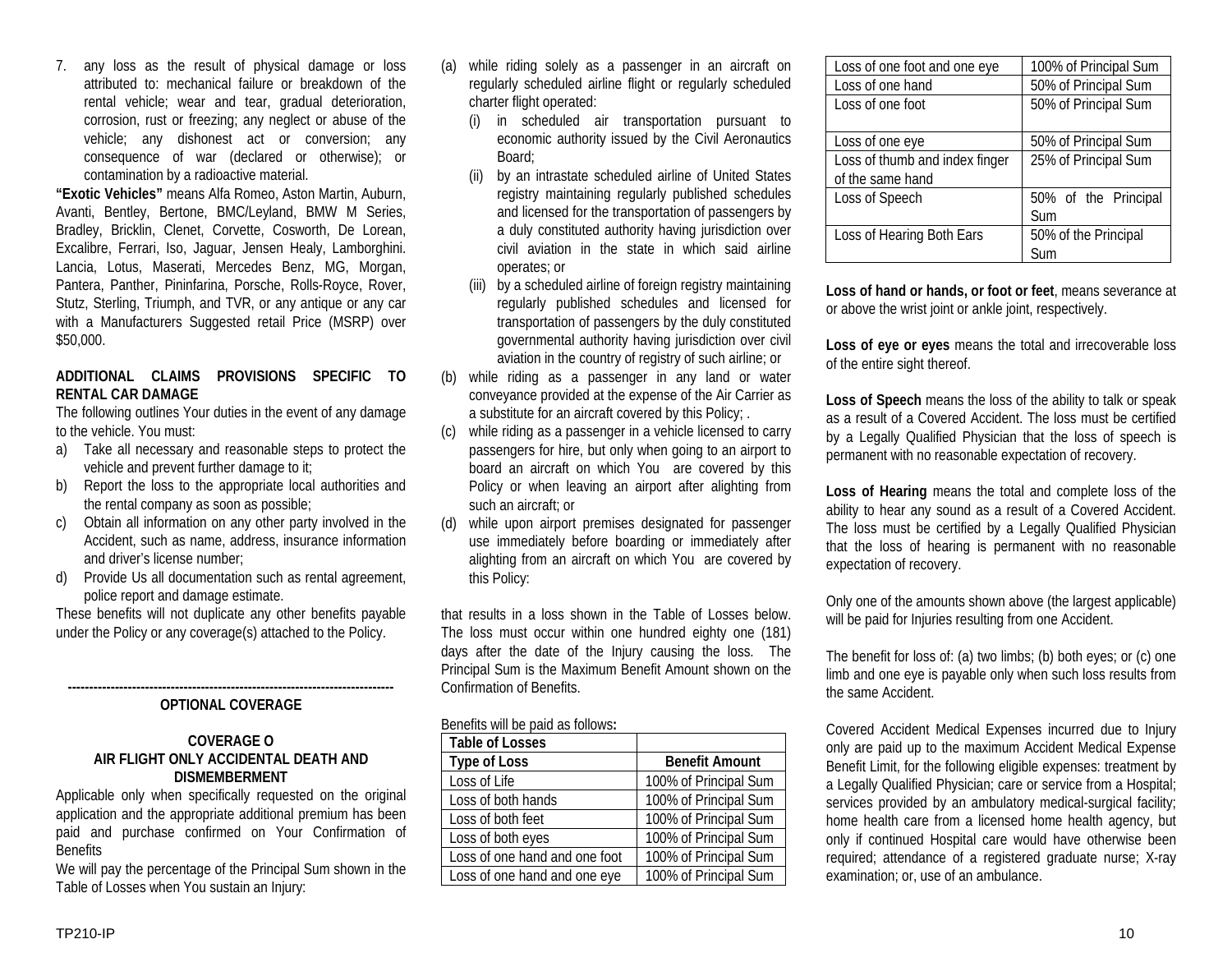The Principal Sum is shown in the Confirmation of Benefits.

#### **EXPOSURE AND DISAPPEARANCE**

We will pay benefits for covered losses that result from Your being unavoidably exposed to the elements because of a Covered Accident occurring during Your Trip. The loss must occur within 365 days after the event that caused the exposure.

If, while insured under this Coverage, You are in an Accident resulting in the disappearance, sinking or damaging of an air or water conveyance on which You are covered by this Coverage, and if Your body has not been found within 52 weeks from the date of the Accident, it will be presumed, unless there is evidence to the contrary, that You suffered loss of life as a result of those Injuries.

These benefits will not duplicate any other benefits payable under the Policy or any coverage(s) attached to the Policy.

#### **SECTION III. DEFINITIONS**

**"Accident"** means a sudden, unexpected unusual specific event that occurs at an identifiable time and place, and shall also include exposure resulting from a mishap to a conveyance in which You are traveling.

**"Actual Cash Value"** means current replacement cost for items of like kind and quality.

**"Additional Transportation Cost"** means the actual cost incurred for one-way Economy Transportation by Common Carrier reduced by the value of an unused travel ticket.

**"Air Carrier"** means any air conveyance operating under a valid license for the transportation of passengers for hire.

**"Baggage and Personal Effects"** means luggage, personal possessions and travel documents taken by You on Your Trip.

**"Bankruptcy or Default"** means the total cessation of operations due to insolvency, with or without the filing of a bankruptcy petition by an airline, cruise line, tour operator or other travel provider provided the Bankruptcy or Default occurs more than 14 days following Your Effective Date for the Trip Cancellation Benefits. There is no coverage for the Bankruptcy or Default of any person, organization, agency or firm from whom You purchased Travel Arrangements supplied by others.

**"Business Partner"** means an individual who (a) is involved in a legal general partnership with You and (b) is actively involved in the day to day management of Your business.

**"Common Carrier"** means any land, sea, or air conveyance operating under a valid license for the transportation of passengers for hire, not including taxicabs or rented, leased or privately owned motor vehicles.

**"Complications of Pregnancy"** means conditions (when the pregnancy is not terminated) whose diagnoses are distinct from pregnancy but are adversely affected by pregnancy or are caused by pregnancy. These conditions include acute nephritis, nephrosis, cardiac decompensation, missed abortion and similar medical and surgical conditions of comparable severity. Complications of Pregnancy also include nonelective cesarean section, ectopic pregnancy which is terminated and spontaneous termination of pregnancy, which occurs during a period of gestation in which a viable birth is not possible.

Complications of Pregnancy does not include false labor, occasional spotting, Physician-prescribed rest during the period of pregnancy, morning sickness, hyperemesis gravidarum, preeclampsia and similar conditions associated with the management of a difficult pregnancy not constituting a nosologically distinct complication of pregnancy.

**"Confirmation of Benefits**" means a written confirmation specifying the coverages and amounts purchased and which is delivered following purchase**.**

**"Covered Accident"** means an Accident that occurs while coverage is in force and results in a loss for which benefits are payable

**"Domestic Partner** means an opposite or same sex partner who, for at least 10 consecutive months, has resided with You and shared financial assets/obligations with You . Both You and the Domestic Partner must: (1) intend to be life partners; (2) be at least the age of consent in the state in which You both reside; and (3) be mentally competent to contract. Neither You nor the Domestic Partner can be related by blood to a degree of closeness that would prohibit a legal marriage, be married to anyone else, or have any other Domestic Partner. The Company may require proof of the Domestic Partner relationship in the form of a signed and completed affidavit of domestic partnership.

**"Economy Transportation"** means the lowest published available transportation rate for a ticket on a Common Carrier matching the original class of transportation that You purchased for Your Trip.

**"Elective Treatment and Procedures"** means any medical treatment or surgical procedure that is not medically necessary, including any service, treatment, or supplies that are deemed by the federal, or a state or local government authority, or by Us to be research or experimental or that is not recognized as a generally accepted medical practice.

**"Family Member"** means any of the following: Your or Your Traveling Companion's legal spouse (or common-law spouse where legal), legal guardian or ward, son or daughter (adopted, foster, step or in-law), brother or sister (includes step or in-law), parent (includes step or in-law), grandparent (includes in-law), grandchild, aunt, uncle, niece or nephew or Domestic Partner.

**"Home"** means Your primary place of residence.

**"Hospital"** means (a) a place which is licensed or recognized as a general hospital by the proper authority of the state in which it is located: (b) a place operated for the care and treatment of resident inpatients with a registered graduate nurse (RN) always on duty and with a laboratory and X-ray facility: (c) a place recognized as a general hospital by the Joint Commission on the Accreditation of Hospitals; (d) other than a residence, a place where treatment in a Hyperbaric chamber can be received. Not included is a hospital or institution licensed or used principally: (1) for the treatment or care of drug addicts or alcoholics: or (2) as a clinic continued or extended care facility, skilled nursing facility, convalescent home, rest home, nursing home or home for the aged.

**"Inclement Weather"** means any weather condition that delays the scheduled arrival or departure of a Common Carrier.

**"Injury" or "Injuries"** means bodily harm caused by an Accident which: 1) occurs while Your coverage is in effect under the Policy; and 2) requires examination and treatment by a Legally Qualified Physician. The Injury must be the direct cause of loss and must be independent of all other causes and must not be caused by, or result from, Sickness.

**"Insured"** means a person(s) who is booked to travel on a Trip, and for whom the required premium is paid, also referred to as You and Your.

**"Intoxicated"** mean a blood alcohol level that equals or exceeds the legal limit for operating a motor vehicle in the state or jurisdiction where You are located at the time of an incident.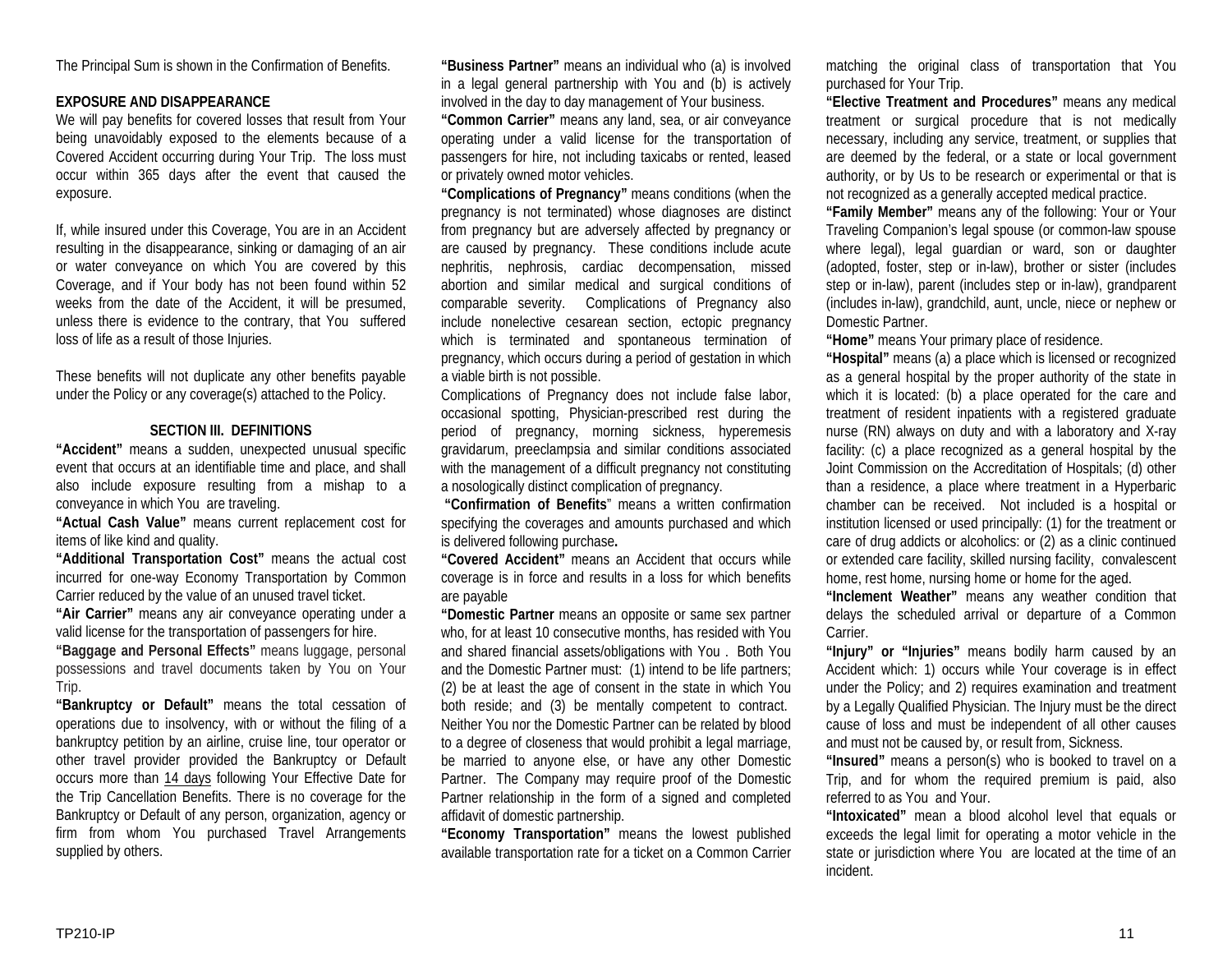**"Legally Qualified Physician"** means a physician: (a) other than You , a Traveling Companion or a Family Member; (b) practicing within the scope of his or her license; and (c) recognized as a physician in the place where the services are rendered.

**"Maximum Benefit Amount"** means the maximum amount payable for coverage provided to You as shown in the Confirmation of Benefits.

**"Medically Necessary"** means a service which is appropriate and consistent with the treatment of the condition in accordance with accepted standards of community practice.

**"Medical Treatment"** means examination and treatment by a Legally Qualified Physician for a condition which first manifested itself, worsened or became acute or had symptoms which would have prompted reasonable person to seek diagnosis, care or treatment.

**"Natural Disaster"** means a flood, hurricane, tornado, earthquake, mudslide, tsunami, avalanche, landslide, volcanic eruption, fire, wildfire or blizzard that is due to natural causes.

**"Pre-Existing Condition"** means an illness, disease, or other condition during the 60 day period immediately prior to the date Your coverage is effective for which You or Your Traveling Companion, Business Partner or a Family Member : 1)received or received a recommendation for a test, examination, or medical treatment for a condition which first manifested itself, worsened or became acute or had symptoms which would have prompted a reasonable person to seek diagnosis, care or treatment; or 2) took or received a prescription for drugs or medicine. Item (2) of this definition does not apply to a condition which is treated or controlled solely through the taking of prescription drugs or medicine and remains treated or controlled without any adjustment or change in the required prescription throughout the 60 day period before coverage is effective under this Policy.

**"Published Penalties"** means any published cancellation penalties levied by Your travel agency or travel supplier that apply to all clients of the travel agency or travel supplier and can be documented at time of Your purchase of Travel Arrangements from Your travel agency.

**"Scheduled Departure Date"** means the date on which You are originally scheduled to leave on Your Trip.

**"Scheduled Return Date"** means the date on which You are originally scheduled to return to the point of origin or the original final destination of Your Trip.

**"Sickness"** means an illness or disease of the body which: 1) requires examination and treatment by a Legally Qualified Physician, and 2) commences while Your coverage is in effect.

**"Strike"** means any organized and legally sanctioned labor disagreement resulting in a stoppage of work: (a) as a result of a combined effort of workers which was unannounced and unpublished at the time travel services were purchased; and (b) which interferes with the normal departure and arrival of a Common Carrier.

**"Terrorist Incident"** means an act of violence, that is deemed terrorism by the United States Government other than civil disorder or riot (that is not an act of war, declared or undeclared) that results in loss of life or major damage to property, by any person acting alone or in association with other persons on behalf of or in connection with any organization which is generally recognized as having the intent to overthrow or influence the control of any other government.

**"Third Party"** means a person or entity other than You or the Company.

**"Transportation Expense"** means the cost of Medically Necessary conveyance, personnel, services or supplies.

**"Travel Arrangements"** means: (a) transportation; (b) accommodations; and (c) other specified services arranged by the Travel Supplier for Your Trip. Air arrangements covered by this definition also include any direct round trip air flights booked by others, to and from Your Scheduled Trip Departure and return cities, provided the dates of travel for the air flights are within 7 total days of Your scheduled Trip dates.

**"Traveling Companion"** means a person or persons whose names appear with Yours on the same Travel Arrangements and who, during Your Trip, will accompany You.

**"Travel Supplier"** means any entity or organization that coordinates or supplies travel services for You.

**"Trip"** means a scheduled trip for which coverage for Travel Arrangements is requested and the premium is paid prior to Your actual or Scheduled Departure Date of Your Trip.

**"Us", "We", "Our"** means United States Fire Insurance Company**.**

**"Usual and Customary Charges"** means those comparable charges for similar treatment, services and supplies in the geographic area where treatment is performed.

## **SECTION IV. GENERAL EXCLUSIONS AND LIMITATIONS Benefits are not payable for any loss due to, arising or resulting from:**

- 1. suicide, attempted suicide or any intentionally selfinflicted injury of You , a Traveling Companion, Family Member or Business Partner booked to travel with You , while sane or insane;
- 2. an act of declared or undeclared war;
- 3. participating in maneuvers or training exercises of an armed service, except while participating in weekend or summer training for the reserve forces of the United States, including the National Guard;
- 4. riding or driving in races, or speed or endurance competitions or events;
- 5. mountaineering (engaging in the sport of scaling mountains generally requiring the use of picks, ropes, or other special equipment);
- 6. participating as a member of a team in an organized sporting competition or participating as a professional in a stunt, athletic or sporting event or competition;
- 7. participating in bodily contact sports, skydiving or parachuting except parasailing, hang gliding, bungee cord jumping, extreme skiing, skiing outside marked trails or heli-skiing, spelunking or caving, or scuba diving if the depth exceeds 120 feet (40 meters) or if You are not certified to dive and a dive master is not present during the dive;
- 8. piloting or learning to pilot or acting as a member of the crew of any aircraft;
- 9. being Intoxicated as defined herein, or under the influence of any controlled substance unless as administered or prescribed by a Legally Qualified Physician;
- 10. the commission of or attempt to commit a felony or being engaged in an illegal occupation;
- 11. normal childbirth or pregnancy (except Complications of Pregnancy or as specifically provided under Trip Cancellation/Trip Interruption) or voluntarily induced abortion;
- 12. dental treatment (except as coverage is otherwise specifically provided herein);
- 13. amounts which exceed the Maximum Benefit Amount for each coverage as shown in the Confirmation of Benefits;
- 14. due to a Pre-Existing Condition, as defined in the Policy. The Pre-Existing Condition Limitation does not apply to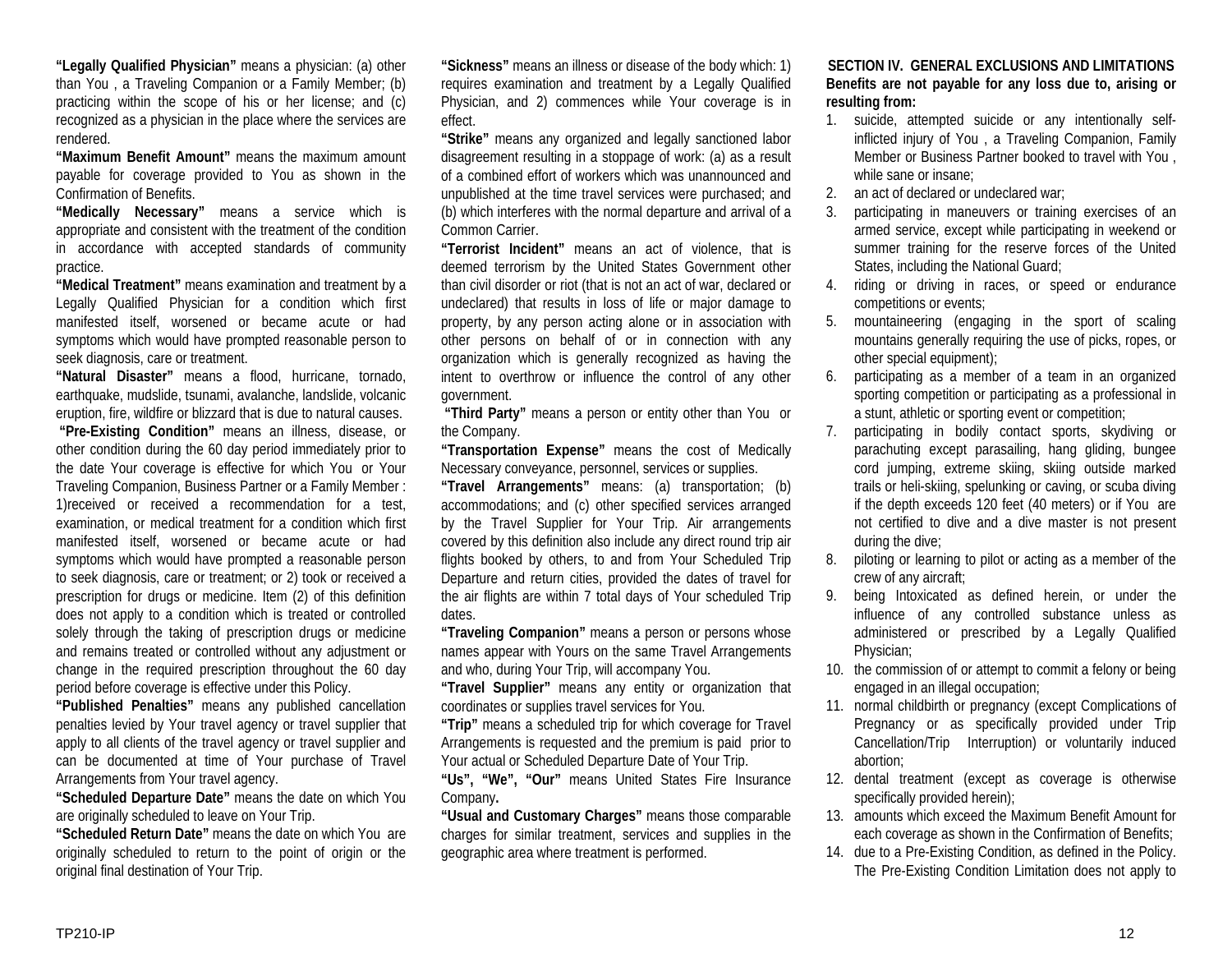the Emergency Medical Evacuation or return of remains coverage;

- 15. any amount paid or payable under any Worker's Compensation, Disability Benefit or similar law;
- 16. a loss or damage caused by detention, confiscation or destruction by customs;
- 17. Elective Treatment and Procedures;
- 18. Complications from Elective Treatment and Procedures otherwise not payable under this Policy;
- 19. medical treatment during or arising from a Trip undertaken for the purpose or intent of securing medical treatment;
- 20. a mental or nervous condition, unless hospitalized for that condition while the Policy is in effect for You ;
- 21. due to loss or damage (including death or injury) and any associated cost or expense resulting directly from the discharge, explosion or use of any device, weapon or material employing or involving chemical, biological, radiological or similar agents, whether in time of peace or war, and regardless of who commits the act and regardless of any other sequence thereto.

#### **PRE-EXISTING CONDITION EXCLUSION:**

The Company will not pay for any expense as a result of any illness, disease, or other condition during the 60 day period immediately prior to the date Your coverage is effective for which You or Your Traveling Companion, Business Partner or Family Member: 1)received or received a recommendation for a test, examination, or medical treatment for a condition which first manifested itself, worsened or became acute or had symptoms which would have prompted a reasonable person to seek diagnosis, care or treatment; or 2) took or received a prescription for drugs or medicine. Item (2) of this Exclusion does not apply to a condition which is treated or controlled solely through the taking of prescription drugs or medicine and remains treated or controlled without any adjustment or change in the required prescription throughout the 60 day period before coverage is effective under this Policy.

#### **Waiver of the Pre-Existing Condition Exclusion**

The exclusion for Pre-Existing Condition will be waived provided:

- a) Your Payment for this Policy and enrollment form are received within 21 days of the date Your initial Payment or Deposit for Your Trip is received; and
- b) You insure all Prepaid Trip costs that are subject to cancellation penalties or restrictions and also insure within 21 days of the Payment or Deposit for those Travel Arrangements the cost of any subsequent Travel Arrangements (or any other Travel Arrangements not made through Your travel agent) added to Your Trip; and
- c) You are not disabled from travel at the time Your premium is paid.

## **EXCESS INSURANCE LIMITATION**

The insurance provided by this Policy, except Baggage and Personal Effects, Accident and Sickness Medical Expense, Accidental Death and Dismemberment and Optional Air Flight Only Accidental Death and Dismemberment, shall be in excess of all other valid and collectible Insurance or indemnity. If at the time of the occurrence of any loss there is other valid and collectible insurance or indemnity in place, the Company shall be liable only for the excess of the amount of loss, over the amount of such other insurance or indemnity, and applicable deductible. Recovery of losses from other parties does not result in a refund of premium paid.

#### **SECTION V. PAYMENT OF CLAIMS**

**Claim Procedures: Notice of Claim**: Notice of claim must be reported within 20 days after a loss occurs or as soon as is reasonably possible. You or someone on Your behalf may give the notice. The notice should be given to Us or Our designated representative and should include sufficient information to identify You .

**Claim Procedures: Claim Forms**: When notice of claim is received by Us or Our designated representative, forms for filing proof of loss will be furnished. If these forms are not sent within 15 days, the proof of loss requirements can be met by You sending Us a written statement of what happened. This statement must be received within the time given for filing proof of loss.

**Claim Procedures: Proof of Loss**: Proof of loss must be provided within 90 days after the date of the loss or as soon as is reasonably possible. Proof must, however, be furnished no later than 12 months from the time it is otherwise required, except in the absence of legal capacity.

**Payment of Claims: When Paid**: We, or Our designated representative, will pay the claim after receipt of acceptable proof of loss.

**Payment of Claims**: **To Whom Paid**: Benefits for loss of life will be paid to Your designated beneficiary. If a beneficiary is not otherwise designated by You , benefits for loss of life will be paid to the first of the following surviving preference beneficiaries:

- a) Your spouse;
- b) Your child or children jointly;
- c) Your parents jointly if both are living or the surviving parent if only one survives;
- d) Your brothers and sisters jointly; or
- e) Your estate.

All other Benefits will be paid directly to You, unless otherwise directed. Any accrued benefits unpaid at Your death will be paid to Your estate. If You have assigned Your benefits, We will honor the assignment if a signed copy has been filed with us. We are not responsible for the validity of any assignment. All or a portion of all benefits provided by the Policy may, at Our option, be paid directly to the provider of the service(s) to You . All benefits not paid to the provider will be paid to You . If any benefit is payable to: (a) an Insured who is a minor or otherwise not able to give a valid release; or (b) an Insured's estate, We may pay any amount due under the Policy to Insured's beneficiary or any relative whom We find entitled to the payment. Any payment made in good faith shall fully discharge Us to any party to the extent of such payment.

**Subrogation:** If the Company has made a payment for a loss under this Policy, and the person to or for whom payment was made has a right to recover damages from the Third Party responsible for the loss, the Company will be subrogated to that right. You shall help the Company exercise the Company's rights in any reasonable way that the Company may request: nor do anything after the loss to prejudice the Company's rights: and in the event You recover damages from the Third Party responsible for the loss, You will hold the proceeds of the recover for the Company in trust and reimburse the Company to the extent of the Company's previous payment for the loss.

## **SECTION VI. GENERAL PROVISIONS**

**Entire Contract: Changes:** This Policy, Confirmation of Benefits and any attachments are the entire contract of insurance. No agent may change it in any way. Only an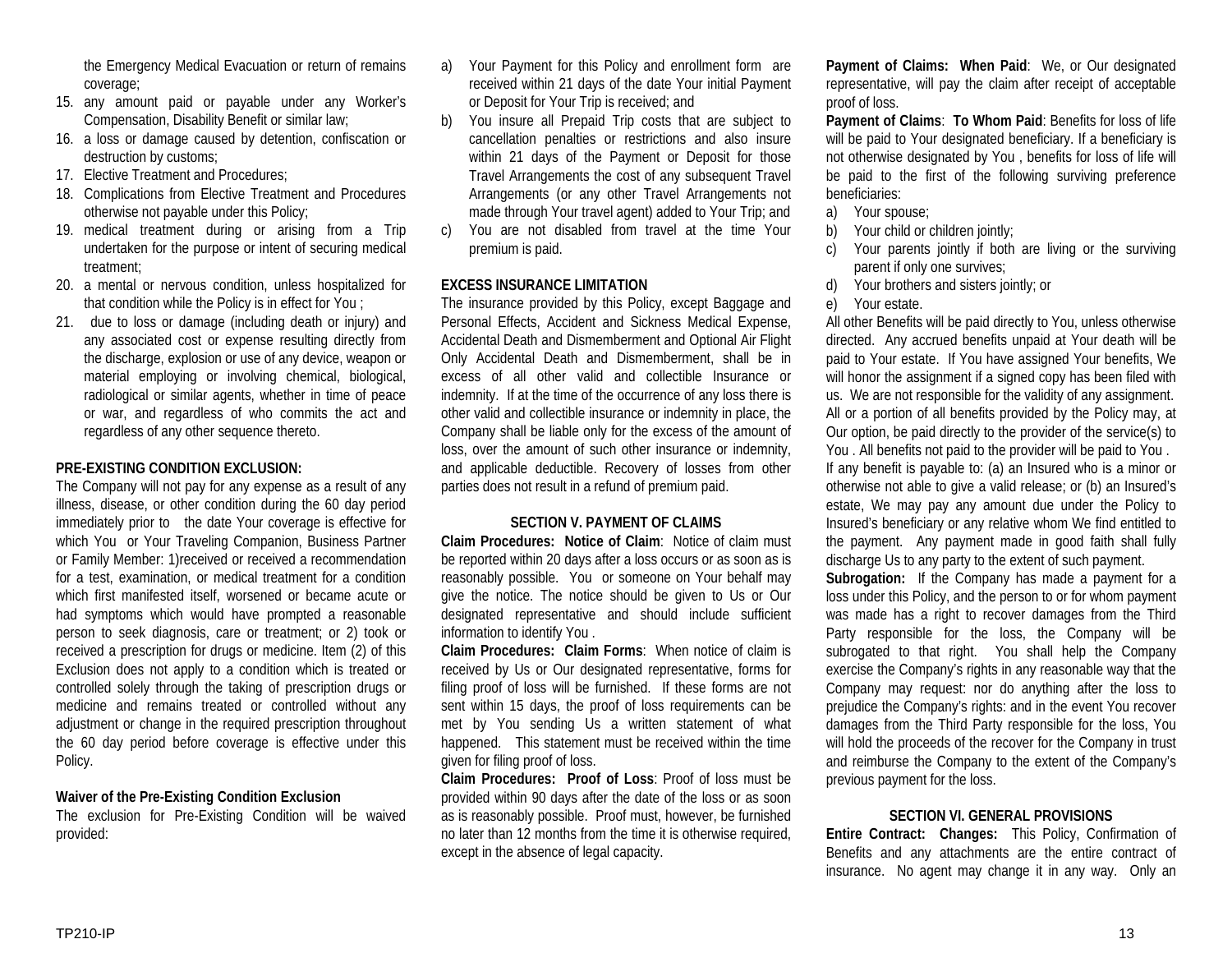officer of the Company can approve a change. Any such change must be shown in this Policy or its attachments.

**Beneficiary Designation and Change:** The Insured's beneficiary(ies) is (are) the person(s) designated by and on file with the Company/administrator.

An Insured over the age of majority and legally competent may change his or her beneficiary designation at any time, unless an irrevocable designation has been made, without the consent of the designated beneficiary(ies), by providing the Company/administrator with a written request for change. When the request is received, whether is then living or not, the change of beneficiary will relate back to and take effect as of the date of execution of the written request, but without prejudice to the Company on account of any payment made by it prior to receipt of the request.

**Misstatement of Age**: If premiums are based on age and the Insured has misstated his or her age, there will be a fair adjustment of premiums based on his or her true age. If the benefits for which is insured are based on age and the Insured has misstated his or her age, there will be an adjustment of said benefit based on his or her true age. The Company may require satisfactory proof of age before paying any claim.

**Physician Examination and Autopsy:** The Company, at the expense of the Company, may have You examined when and as often as is reasonable while the claim is pending. The Company may have an autopsy done (at the expense of the Company) where it is not forbidden by law.

**Legal Actions:** All policy terms will be interpreted under the laws of the state in which the Policy was issued. No legal action may be brought to recover on the Policy within 60 days after written Proof of Loss has been furnished. No legal action for a claim may be brought against Us after 3 years from the time written Proof of Loss is required to be furnished. **Concealment and Misrepresentation:** The entire coverage will be void, if before, during or after a loss, any material fact or circumstance relating to this Policy or claim has been concealed or misrepresented.

**Other Insurance with the Company:** You may be covered under only one travel Policy with the Company for each Trip. If You are covered under more than one such Policy, You may select the coverage that is to remain in effect. In the event of death, the selection will be made by the beneficiary or estate. Premiums paid (less claims paid) will be refunded for the duplicate coverage that does not remain in effect.

**Reductions in the Amount of Insurance:** The applicable benefit amount will be reduced by the amount of benefits, if any, previously paid for any loss or damage under this Policy for Your Trip.

**Payment of Premium:** Coverage is not effective unless all premium has been paid to the Company/administrator prior to a date of loss or insured occurrence.

**Termination of This Policy**: Termination of this Policy will not affect a claim for Loss which occurs while the Policy is in force.

**Transfer of Coverage:** Coverage under this Policy cannot be transferred to anyone else.

**Controlling Law:** Any part of this Policy that conflicts with the state law where this Policy is issued is changed to meet the requirements of that state's law.

#### **STATE ENDORSEMENTS**

These Amendatory Endorsements are attached to and made a part of the Policy issued to the Insured. The provisions of these Amendatory Endorsements are effective on the Effective Date and will expire concurrently with the Policy, unless otherwise terminated.

If there is a conflict between the Policy and these Endorsements, the terms of the Endorsement will govern.

#### **ARKANSAS**

The Policy/Certificate are hereby amended for **Arkansas** as follows:

1. The **Legal Actions** provision appearing in **SECTION VI General Provisions** is deleted and replaced as follows:

**Legal Actions:** All policy terms will be interpreted under the laws of the state in which the policy was issued. Legal action or suit for a claim may be brought against Us within the time allowed by law.

2. The **Subrogation** provision appearing in **SECTION V Payment of Claims** is amended to include this sentence which will appear as follows at the end of the provision:

The Company is entitled to recovery only after You have been fully compensated for the loss sustained.

#### **CONNECTICUT**

The Policy is hereby amended for **Connecticut** as follows: 1**.** The following Exclusion in **SECTION IV GENERAL EXCLUSIONS** is deleted and replaced as follows:

No indemnity will be paid for loss caused by the voluntary use of any controlled substance as defined in Title II of the Comprehensive Drug Abuse Prevention and Control Act of 1970, as now or hereafter amended, unless as prescribed by the Insured's Legally Qualified Physician;

2. Exclusion in **SECTION IV GENERAL EXCLUSIONS** referencing chemical, biological, radiological or similar agents is deleted in its entirety and will not appear.

3. The **Excess Insurance** provision in **SECTION IV GENERAL EXCLUSIONS** is deleted and will not appear.

4. The **Subrogation** provision in **SECTION V PAYMENT OF CLAIMS** is deleted and replaced as follows:

**Subrogation:** If the Company has made a payment for a loss under this coverage, and the person to or for whom payment was made has a right to recover damages from the Third Party responsible for the loss, the Company will be subrogated to that right as permitted by law. You shall help the Company exercise the Company's rights in any reasonable way that the Company may request: nor do anything after the loss to prejudice the Company's rights: and in the event You recover damages from the Third Party responsible for the loss, You will hold the proceeds of the recover for the Company in trust and reimburse the Company to the extent of the Company's previous payment for the loss, as permitted by law.

#### **IDAHO**

The Policy is hereby amended for **Idaho** as follows: The following is added at the bottom of **SECTION VI GENERAL PROVISIONS**: **Contact Information for the Idaho Department of Insurance:** Idaho Department of Insurance Consumer Affairs 700 W. State Street, 3rd Floor PO Box 83720 Boise, ID 83720-0043 1-800-721-3272 or 208-334-4250 or www.DOI.Idaho.gov

## **ILLINOIS**

The Policy is hereby amended for **Illinois** as follows: A. Item b.(i) under "**Other Covered Reasons**" in both **COVERAGE A TRIP CANCELLATION** and **COVERAGE B TRIP INTERRUPTION** appearing in **SECTION II. COVERAGES** is deleted and replaced as follows: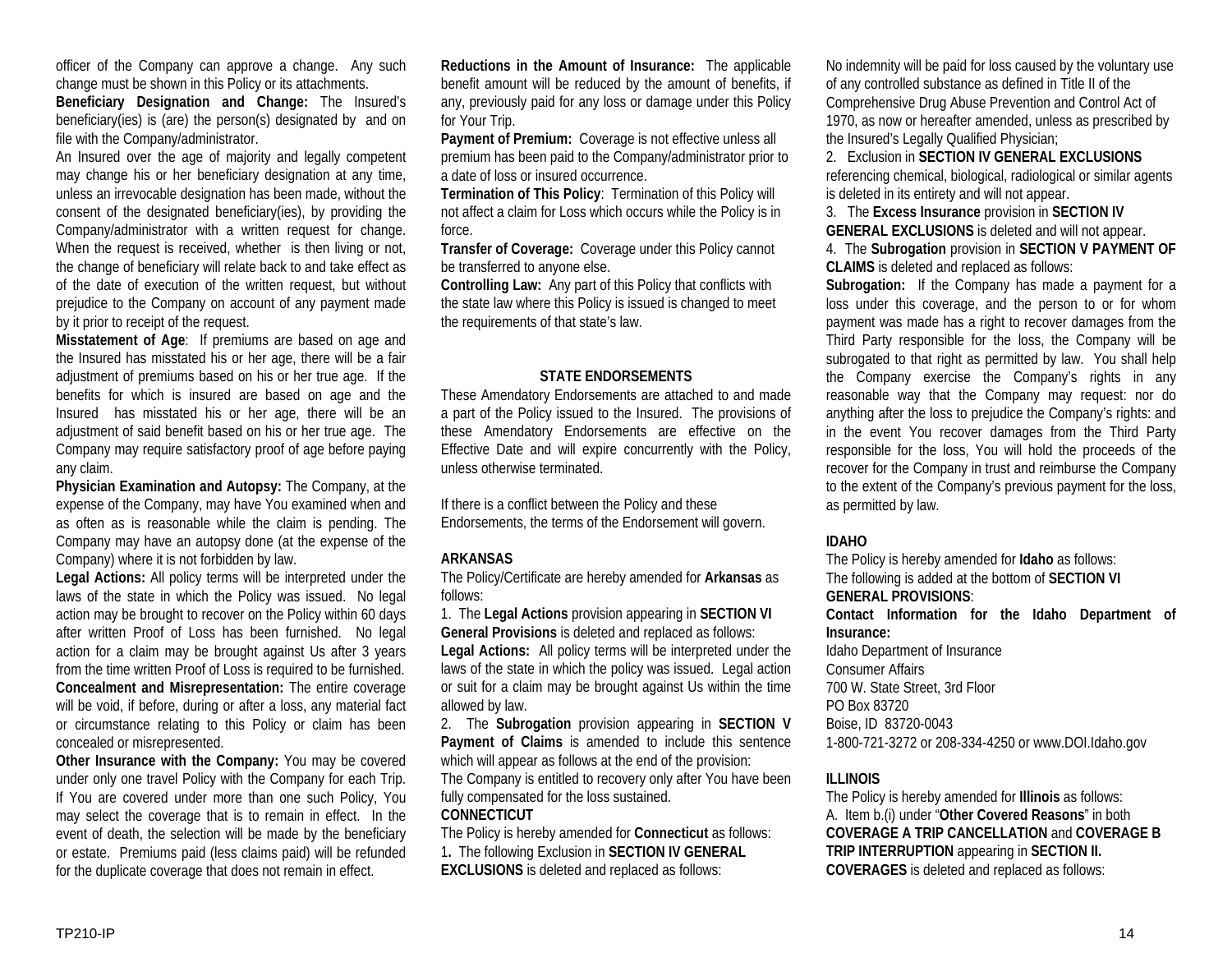(i) the building structure itself is unstable and there is a risk of collapse;

B. The last sentence in the definition of "**Injury**" or "**Injuries**" appearing in **SECTION III. DEFINITIONS** is deleted and replaced as follows:

The Injury must be the direct cause of loss and must be independent of disease or bodily infirmity and must not be caused by, or result from, Sickness.

C. The definition of "**Complications of Pregnancy**" appearing in **SECTION III. DEFINITIONS** is deleted and replaced as follows:

**"Complications of Pregnancy"** means conditions (when the pregnancy is not terminated) whose diagnoses are distinct from pregnancy but are adversely affected by pregnancy or are caused by pregnancy. These conditions include acute nephritis, nephrosis, cardiac decompensation, hyperemesis gravidarum, preeclampsia, missed abortion and similar medical and surgical conditions of comparable severity. Complications of Pregnancy also include nonelective cesarean section, ectopic pregnancy which is terminated and spontaneous termination of pregnancy, which occurs during a period of gestation in which a viable birth is not possible.

Complications of Pregnancy does not include false labor, occasional spotting, Physician-prescribed rest during the period of pregnancy, morning sickness and similar conditions associated with the management of a difficult pregnancy not constituting a nosologically distinct complication of pregnancy.

D. Item 1) in the definition of "**Pre-Existing Condition**" appearing in **SECTION III. DEFINITIONS** is deleted and replaced as follows:

1) received or received a recommendation for a test, examination, or medical treatment for a condition which manifested itself, worsened or became acute or had symptoms which would have prompted a reasonable person to seek diagnosis, care or treatment;

E. The following Exclusions appearing in **SECTION IV GENERAL EXCLUSIONS AND LIMITATIONS** are deleted in their entirety and will not appear:

- 4. Races;
- 5. Mountaineering;
- 6. Organized sports;
- 7. Sporting activities;
- 8. Piloting;

F. Item 1) in the Pre-Existing Condition Exclusion appearing in **SECTION IV GENERAL EXCLUSIONS and LIMITATIONS** is deleted and replaced as follows:

1) received or received a recommendation for a test, examination, or medical treatment for a condition which manifested itself, worsened or became acute or had symptoms which would have prompted a reasonable person to seek diagnosis, care or treatment;

G. The **Payment of Claims: When Paid** provision appearing in **SECTION V PAYMENT OF CLAIMS** is deleted and replaced as follows:

**Payment of Claims: When Paid:** We, or Our designated representative, will pay the claim within 30 days after receipt of acceptable proof of loss. Failure to pay within such period shall entitle You to interest at the rate of 9% per annum from the 30<sup>th</sup> day after receipt of acceptable proof of loss to the date of late payment, provided that interest amounting to less than one dollar need not be paid.

H. The 1st sentence in the last paragraph of the **Payment of Claims: To Whom Paid** provision appearing in **SECTION V PAYMENT OF CLAIMS** is deleted and replaced as follows**:**

If any benefit is payable to: (a) an Insured who is a minor or otherwise not able to give a valid release; or (b) Your estate, We may pay up to an amount not exceeding \$1,000 to Your beneficiary or any relative whom We find entitled to the payment.

## **MAINE**

The Policy is hereby amended for **Maine** as follows:

1. All references to "**Medically Necessary**", which appear in **COVERAGES K and L in SECTION II COVERAGES**, in the definition of **"Transportation Expense"** appearing in **SECTION III DEFINITIONS**, and the definition of **"Medically Necessary"** appearing in **SECTION III DEFINITIONS**, are hereby deleted and will not appear.

3. The bottom three Types of Losses in **COVERAGE M 24- HOUR ACCIDENTAL DEATH AND DISMEMBERMENT, COVERAGE O AIR FLIGHT ONLY ACCIDENTAL DEATH AND DISMEMBERMENT** in **SECTION II COVERAGES** are deleted and replaced as follows:

Loss of thumb and index finger of the same hand 100 % of Principal Sum

Loss of Speech

100% of Principal Sum

Loss of Hearing Both Ears 100% of Principal Sum

4. The definition of **Actual Cash Value** in **SECTION III DEFINITIONS** is deleted and replaced as follows:

**"Actual Cash Value"** means the replacement cost of an insured item of property at the time of loss, less the value of Physical Depreciation as to the item damaged. As used in this definition, Physical Depreciation means a value as determined according to standard business practices.

5. The **Concealment and Misrepresentation** provision in **SECTION VI GENERAL PROVISIONS** is deleted and replaced as follows:

**Concealment and Misrepresentation**: The entire coverage will be cancelled, if before, during or after a loss, any material fact or circumstance relating to this insurance has been fraudulent or materially misrepresented. Notice of prospective cancellation of the entire coverage will be delivered to the Insured at the Insured's last known address, and cancellation shall become effective 10 days after receipt by the Insured.

## **MISSOURI**

The Policy is hereby amended for **Missouri** as follows:

1. The following is added to the end of Exclusion 1. in **SECTION IV GENERAL EXCLUSIONS and LIMITATIONS**: and if death as a result of suicide occurs within one year from the date of the issue of an Annual Policy, We shall promptly refund all unearned premium paid for the coverage;

2. The **CLAIM PROCEDURES: NOTICE OF CLAIM:**  provision appearing in **SECTION V PAYMENT OF CLAIMS** is amended to include the following sentence at the end: However, no claim will be denied based upon Your failure to provide notice within such specified time, unless the failure operates to prejudice the rights of the Company, as per Missouri regulation 20CSR100-1.020.

3. The last sentence in the **Legal Actions** provision appearing in **SECTION VI General Provisions** is deleted and replaced as follows:

No legal action for a claim may be brought against Us after ten (10) years from the time written Proof of Loss is required to be furnished.

4. The **Concealment and Misrepresentation** provision in **SECTION VI GENERAL PROVISIONS** is deleted and replaced as follows: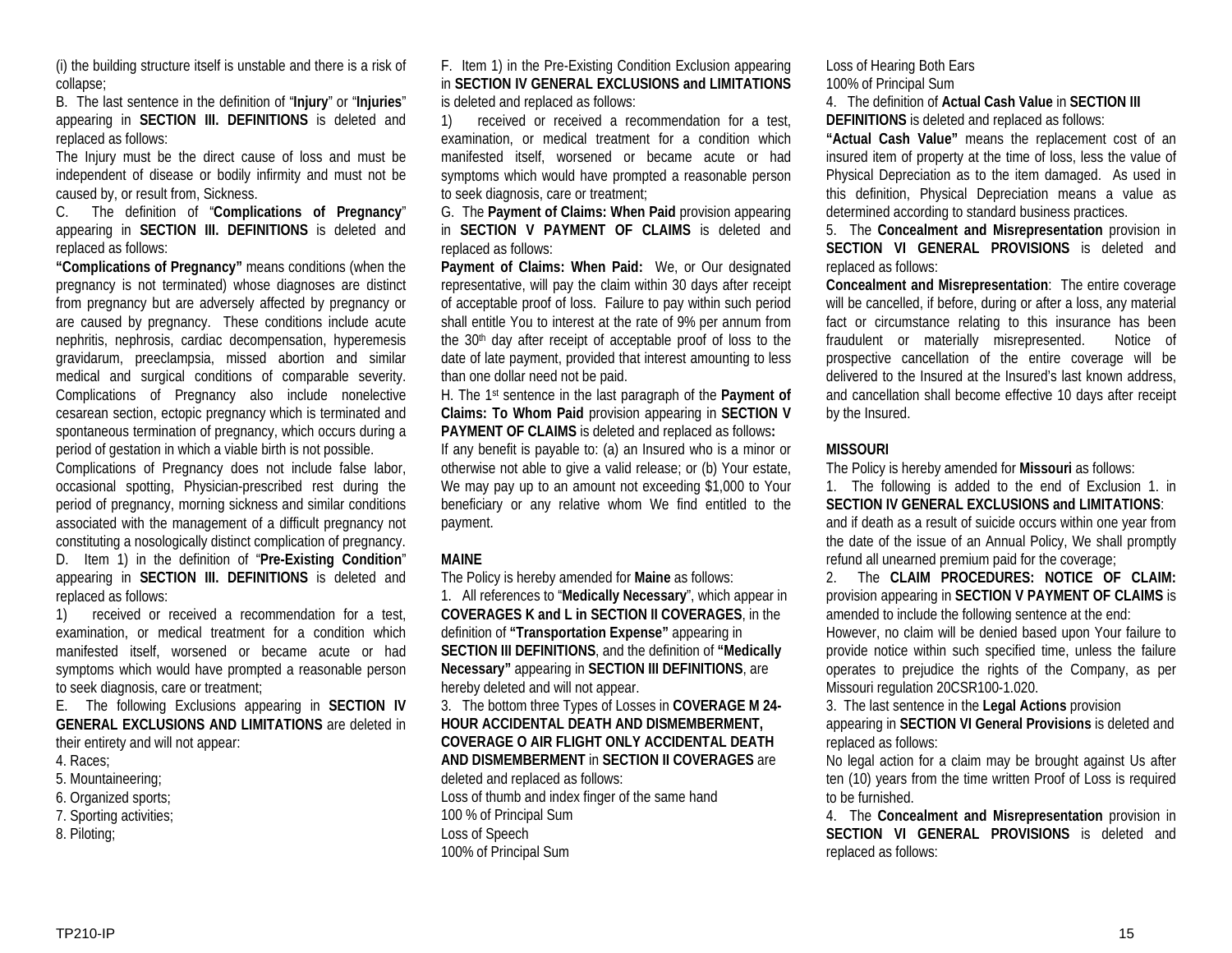**Concealment and Misrepresentation**: The entire coverage will be cancelled, if before, during or after a loss, any material fact or circumstance relating to this insurance has been fraudulent or materially misrepresented. Notice of cancellation of the entire coverage for fraud or material misrepresentation will be delivered to You 30 days prior to the effective date of cancellation.

#### **NEBRASKA**

The Policy is hereby amended for **Nebraska** as follows: A. Item 1. in the definition of **Pre-Existing Condition** appearing in **SECTION III DEFINITIONS** is deleted and replaced as follows:

1) received or received a recommendation for a test, examination, or medical treatment for a condition which first manifested itself, worsened or became acute or exhibited a subjective indication of a disease or a change in condition as perceived by You which would have prompted a reasonable person to seek diagnosis, care or treatment;

B. In Exclusion 4. appearing in **SECTION IV GENERAL EXCLUSIONS**, the reference to "races" is changed to "organized races".

C. Item 1. in the **PRE-EXISTING CONDITION EXCLUSION** provision appearing in **SECTION IV GENERAL** 

**EXCLUSIONS** is deleted and replaced as follows:

1) received or received a recommendation for a test, examination, or medical treatment for a condition which first manifested itself, worsened or became acute or exhibited a subjective indication of a disease or a change in condition as perceived by You which would have prompted a reasonable person to seek diagnosis, care or treatment;

D. The **Payment of Claims: When Paid:** provision appearing in **SECTION V PAYMENT OF CLAIMS** is deleted and replaced as follows:

**Payment of Claims**: **When Paid:** We, or Our designated representative, will pay the claim immediately (or within 30 days) after receipt of acceptable proof of loss.

If there is a conflict between the Policy and this Endorsement, the terms of this Endorsement will govern.

## **OHIO**

The Policy is hereby amended for **Ohio** as follows: A. The following statement is added to the Face Page of the Policy:

WARNING: Any person who knowingly, with intent to defraud or knowing that he is facilitating a fraud against an insurer, submits an application or files a claim containing a false or deceptive statement is guilty of insurance fraud. B. The Excess Insurance provision appearing in **SECTION IV GENERAL EXCLUSIONS AND LIMITATIONS** is deleted and will not appear.

#### **SOUTH CAROLINA**

The Policy is hereby amended for **South Carolina** as follows: 1. The **Payment of Claims: To Whom Paid:** provision in **SECTION V PAYMENT OF CLAIMS is** deleted and replaced as follows:

**Payment of Claims: To Whom Paid:** Benefits will be paid to the Insured. Loss of Life benefits are payable in accordance with the beneficiary designation in effect at the time of payment. If none is then in effect, the benefits will be paid to the Insured's estate. Any other benefits unpaid at death may be paid, at the Company's option, either to the Insured's beneficiary or estate.

2. The **Physical Examination and Autopsy and Legal Actions** provisions in **SECTION VI GENERAL PROVISIONS** are deleted and replaced as follows:

**Physical Examination and Autopsy:** The Company at its own expense may have the Insured examined as often as reasonably necessary while a claim is pending and in cases of death of the Insured the Company at its own expense also may have an autopsy performed during the period of contestability unless prohibited by law. The autopsy must be performed in South Carolina.

**Legal Actions:** No legal action may be brought to recover on this Policy within sixty days after written proof of loss has been given as required by this Policy. No such action may be brought after six years from the time written proof of loss is required to be given.

## **SOUTH DAKOTA**

The Policy is hereby amended for **South Dakota** as follows:

1. The following Exclusion 9. appearing in **SECTION IV** 

**GENERAL EXCLUSIONS AND LIMITATIONS** is deleted in its entirety:

9. being intoxicated as defined herein, or under the influence of any controlled substance unless administered or prescribed by a Legally Qualified Physician;

2. Exclusion 15. appearing in **SECTION IV GENERAL EXCLUSIONS AND LIMITATIONS** is deleted and replaced as follows:

15. any amount paid under any Worker's Compensation, Disability Benefit or similar law;

3. The last sentence of the **Legal Actions** provision appearing in **SECTION VI GENERAL PROVISIONS** is deleted and replaced as follows:

No legal action for a claim may be brought against Us after 6 years from the time written Proof of Loss is required to be furnished.

## **TENNESSEE**

The Policy is hereby amended for **Tennessee** as follows: 1. The last sentence in the first paragraph of the definition of "**Complications of Pregnancy"** appearing in **SECTION III DEFINITIONS** is deleted and replaced as follows:

Complications of Pregnancy also includes pre-eclampsia, nonelective cesarean section, ectopic pregnancy which is terminated and spontaneous termination of pregnancy, which occurs during a period of gestation in which a viable birth is not possible.

2. The **Subrogation** provision appearing in **SECTION V PAYMENT OF CLAIMS** is amended to include this sentence which will appear as follows at the end of the provision: You are entitled to reimbursement of reasonable attorney fees You have incurred when the Company applies rights of recovery under this Subrogation provision.

3. The **Misstatement of Age** provision appearing in **SECTION VI GENERAL PROVISIONS** is deleted and replaced as follows:

**Misstatement of Age:** If Your age has been misstated, all amounts payable under this Policy shall be such as the premium paid would have purchased at the correct age.

# **VERMONT**

The Policy is hereby amended for **Vermont** as follows: A. The references to "Usual and Customary" appearing in **COVERAGES K and L** in **SECTION II COVERAGES** are replaced by "Reasonable and Necessary".

B. The following definitions appearing in **SECTION III DEFINITIONS** are revised as follows:

"**Usual and Customary**" will now appear as "**Reasonable and Necessary**";